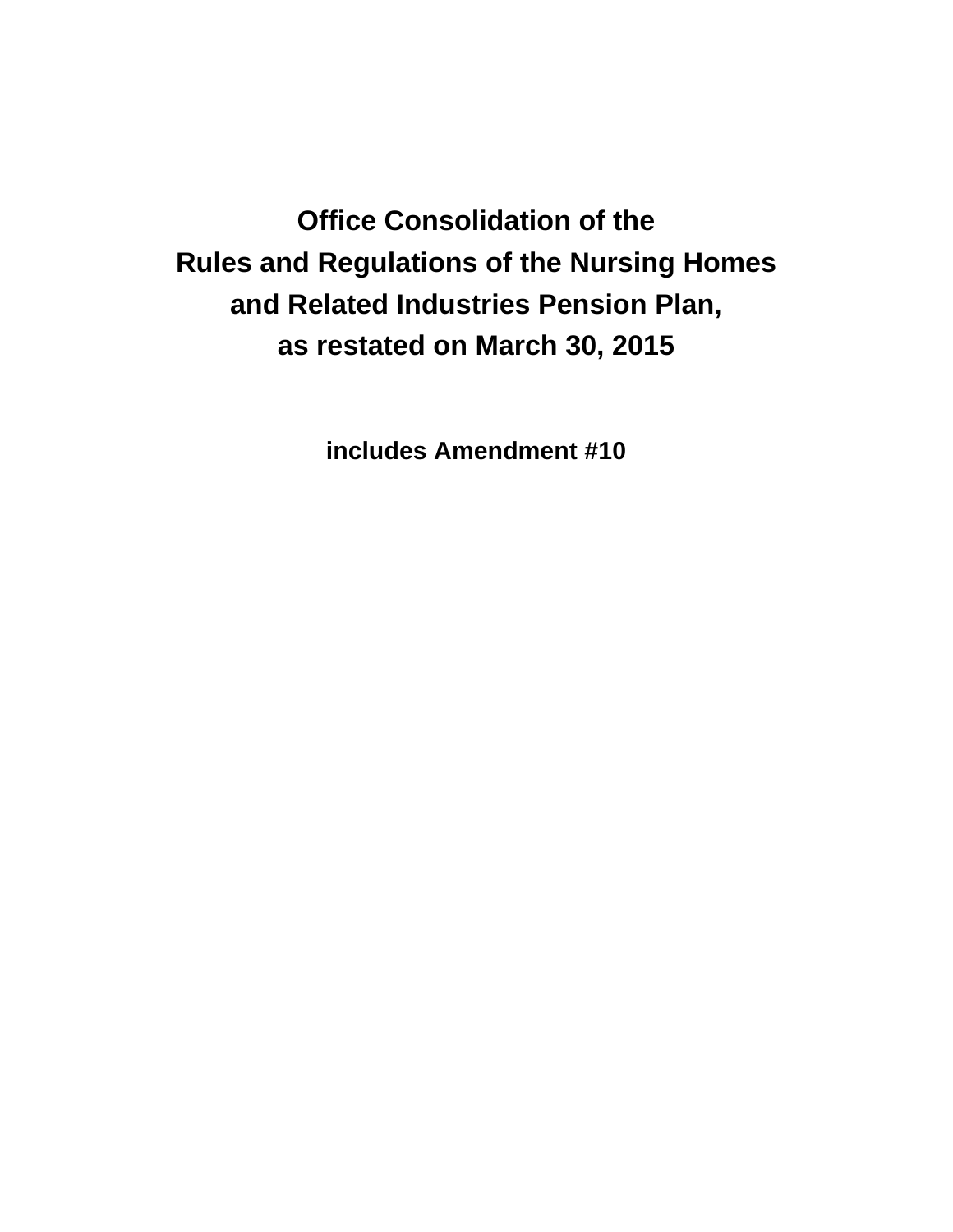# **Table of Contents**

# **ARTICLE 1 - DEFINITIONS**

| 1.01 | Act                |
|------|--------------------|
| 1.02 | <b>Actuary</b>     |
| 1.03 | <b>Beneficiary</b> |
| 1.04 | <b>Benefit</b>     |
| 1.05 |                    |
| 1.06 |                    |
| 1.07 |                    |
| 1.08 |                    |
| 1.09 |                    |
| 1.10 |                    |
| 1.11 |                    |
| 1.12 |                    |
| 1.13 |                    |
| 1.14 |                    |
| 1.15 | <b>Employee</b>    |
| 1.16 |                    |
| 1.17 |                    |
| 1.18 |                    |
| 1.19 |                    |
| 1.20 |                    |
| 1.21 |                    |
| 1.22 | <b>Number</b>      |
| 1.23 |                    |
| 1.24 |                    |
| 1.25 | <b>Pension</b>     |
| 1.26 | <b>Pensioner</b>   |
| 1.27 | <b>Plan</b>        |
| 1.28 |                    |
| 1.29 |                    |
| 1.30 |                    |
| 1.31 | <b>Spouse</b>      |
| 1.32 |                    |
| 1.33 |                    |
| 1.34 |                    |
| 1.35 | <b>Trustees</b>    |
| 1.36 |                    |
| 1.37 |                    |
| 1.38 | <b>Union</b>       |
| 1.39 |                    |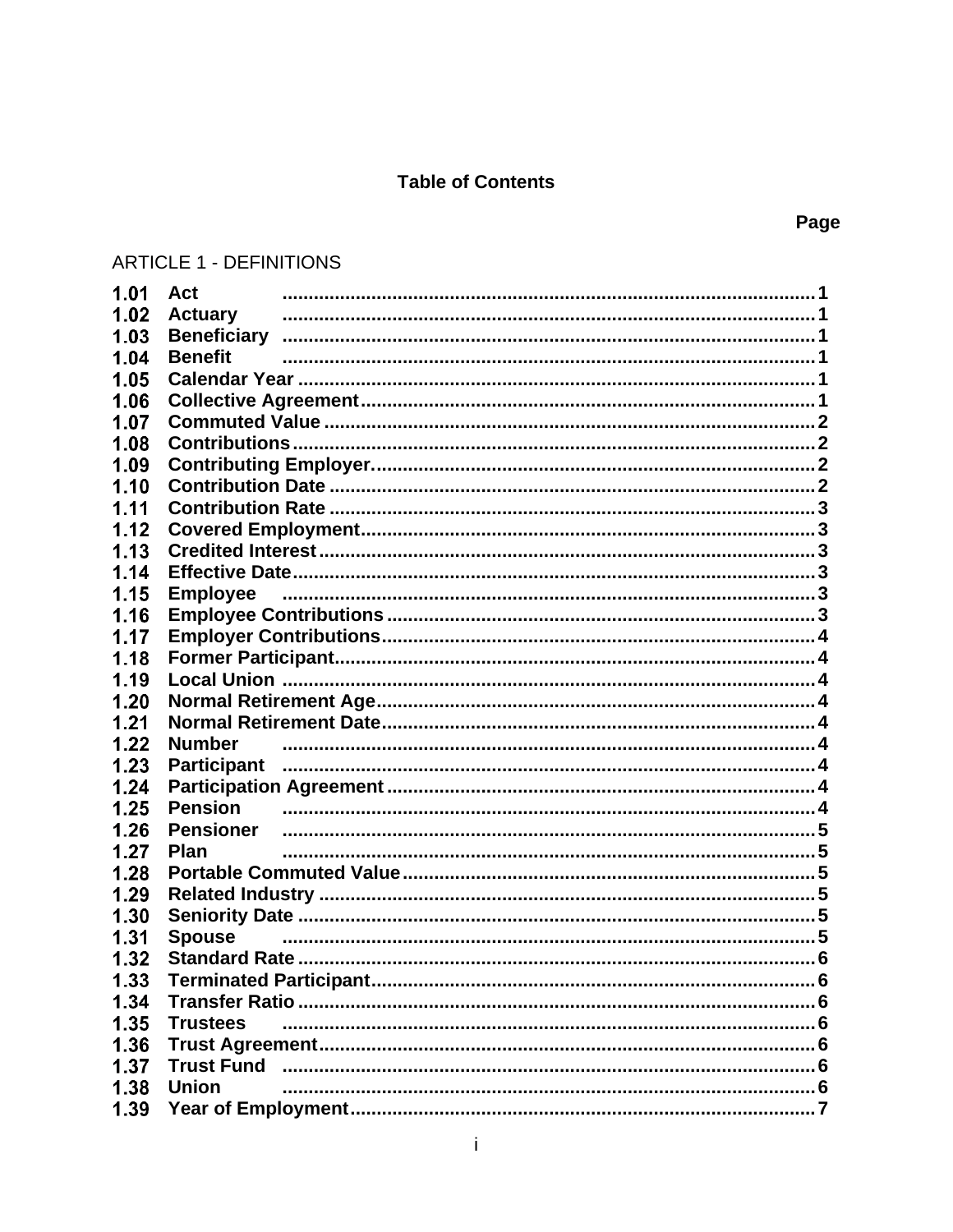| 1.40<br>1.41                                                                                                         | <b>Other Terms7</b>                                                         |  |
|----------------------------------------------------------------------------------------------------------------------|-----------------------------------------------------------------------------|--|
|                                                                                                                      | <b>ARTICLE 2 - PARTICIPATION</b>                                            |  |
| 2.01<br>2.02<br>2.03<br>2.04<br>2.05<br>2.06<br>2.07<br>2.08                                                         | Acceptance of an Employer as a Contributing Employer7<br><b>Participant</b> |  |
|                                                                                                                      | ARTICLE 3 - PENSION ELIGIBILITY AND AMOUNTS                                 |  |
| 3.01<br>3.02<br>3.03<br>3.04<br>3.05<br>3.06<br>3.07<br>3.08<br>3.09<br>3.10<br>3.11<br>3.12<br>3.13<br>3.14<br>3.15 |                                                                             |  |
|                                                                                                                      | ARTICLE 4 - ACCUMULATION OF PAST SERVICE CREDIT AND PORTABILITY             |  |
| 4.01<br>4.02<br>4.03<br>4.04<br>4.05<br>4.06                                                                         |                                                                             |  |
|                                                                                                                      | ARTICLE 5 - APPLICATIONS, BENEFIT PAYMENTS, AND RETIREMENT                  |  |
| 5.01<br>5.02<br>5.03<br>5.04<br>5.05<br>5.06<br>5.07                                                                 |                                                                             |  |
| 5.08                                                                                                                 |                                                                             |  |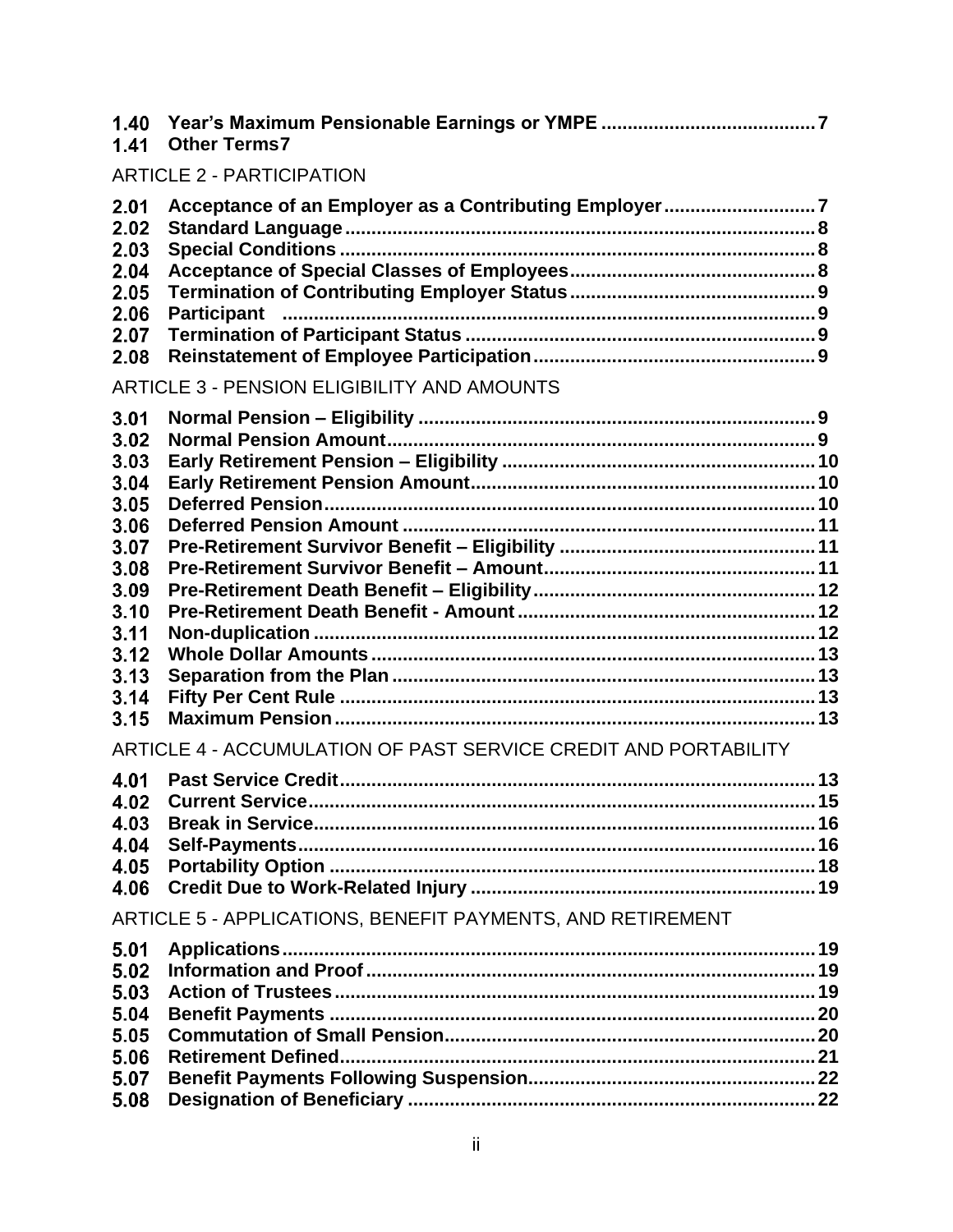| 5.09<br>5.10<br>5.11                                 | Incompetence or Incapacity of a Pensioner, Spouse or Beneficiary  22<br>Division of Benefits Upon Termination of a Spousal Relationship23 |  |
|------------------------------------------------------|-------------------------------------------------------------------------------------------------------------------------------------------|--|
|                                                      | ARTICLE 6 - STANDARD AND OPTIONAL FORMS OF PAYMENT                                                                                        |  |
| 6.01<br>6.02                                         |                                                                                                                                           |  |
|                                                      | ARTICLE 7 - AMENDMENT, TERMINATION AND GENERAL PROVISIONS                                                                                 |  |
| 7.01<br>7.02<br>7.03<br>7.04<br>7.05<br>7.01<br>7.02 |                                                                                                                                           |  |
|                                                      | ARTICLE 8 - TERMINATION OF EMPLOYER PARTICIPATION                                                                                         |  |
| 8.01<br>8.02                                         |                                                                                                                                           |  |
|                                                      | ARTICLE 9 - PROVISIONS FOR INDIVIDUALS SUBJECT TO NON-ONTARIO<br><b>LAW</b>                                                               |  |
| 9.01<br>9.02                                         |                                                                                                                                           |  |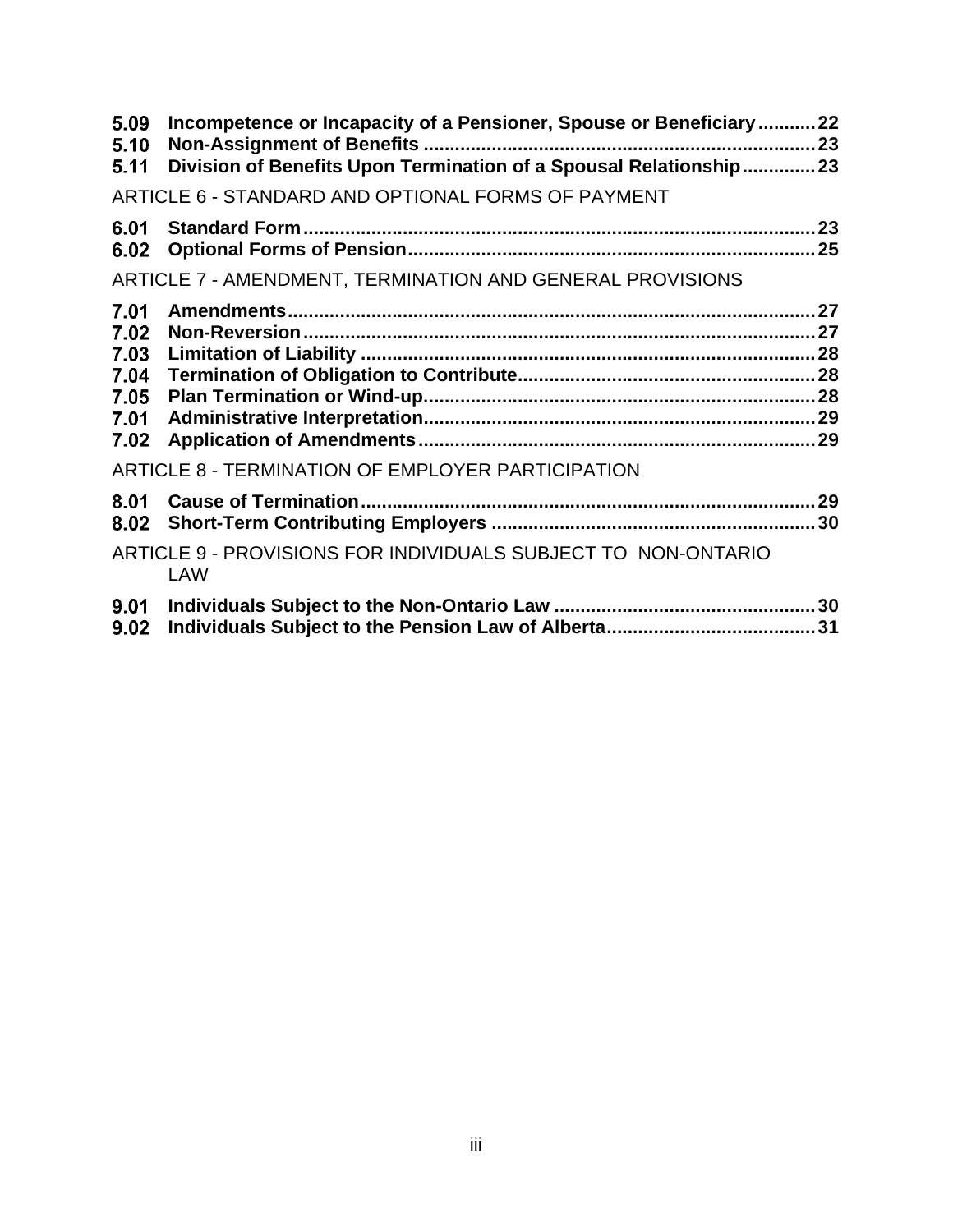### **RULES AND REGULATIONS OF THE NURSING HOMES AND RELATED INDUSTRIES PENSION PLAN**

# **ARTICLE 1 - DEFINITIONS**

The following terms used in this Plan shall have the meaning as set out below unless the context otherwise requires. Defined terms are capitalized where they appear in the Plan. Reference to the feminine gender shall be construed to include the masculine gender, and, unless the context clearly indicates otherwise, words in the singular shall be construed as including words in the plural or vice versa.

## $1.01$  Act

"Act" means the *Pension Benefits Act* (Ontario) and the regulations thereunder, as amended from time to time.

#### 1.02 Actuary

"Actuary" means a person who is a Fellow of the Canadian Institute of Actuaries, or a firm or corporation at least one of whose employees is such a person, as may from time to time be retained by the Trustees for the purpose of performing such actuarial services as are required by the Act and generally advising and assisting the Trustees regarding the Plan and its funding.

#### 1.03 Beneficiary

"Beneficiary" means a person or persons designated by a Participant, Former Participant or Pensioner, pursuant to Section 5.08, who is, or shall be, receiving Benefits under this Plan following the death of the Participant, Former Participant or Pensioner, and includes a successor Beneficiary designated pursuant to Section 5.08.

#### $1.04$ Benefit

"Benefit" means pension and related benefits, including death benefits, which a Participant has accrued prior to the termination of her participation in the Plan.

#### 1.05 Calendar Year

"Calendar Year" means the fiscal year of the Plan and covers the 12-month period from January 1 to December 31.

#### 1.06 Collective Agreement

"Collective Agreement" means a collective agreement or other written agreement, including a Participation Agreement, enforceable between the Union and or a Local Union and a Contributing Employer together with any modifications or amendments thereto,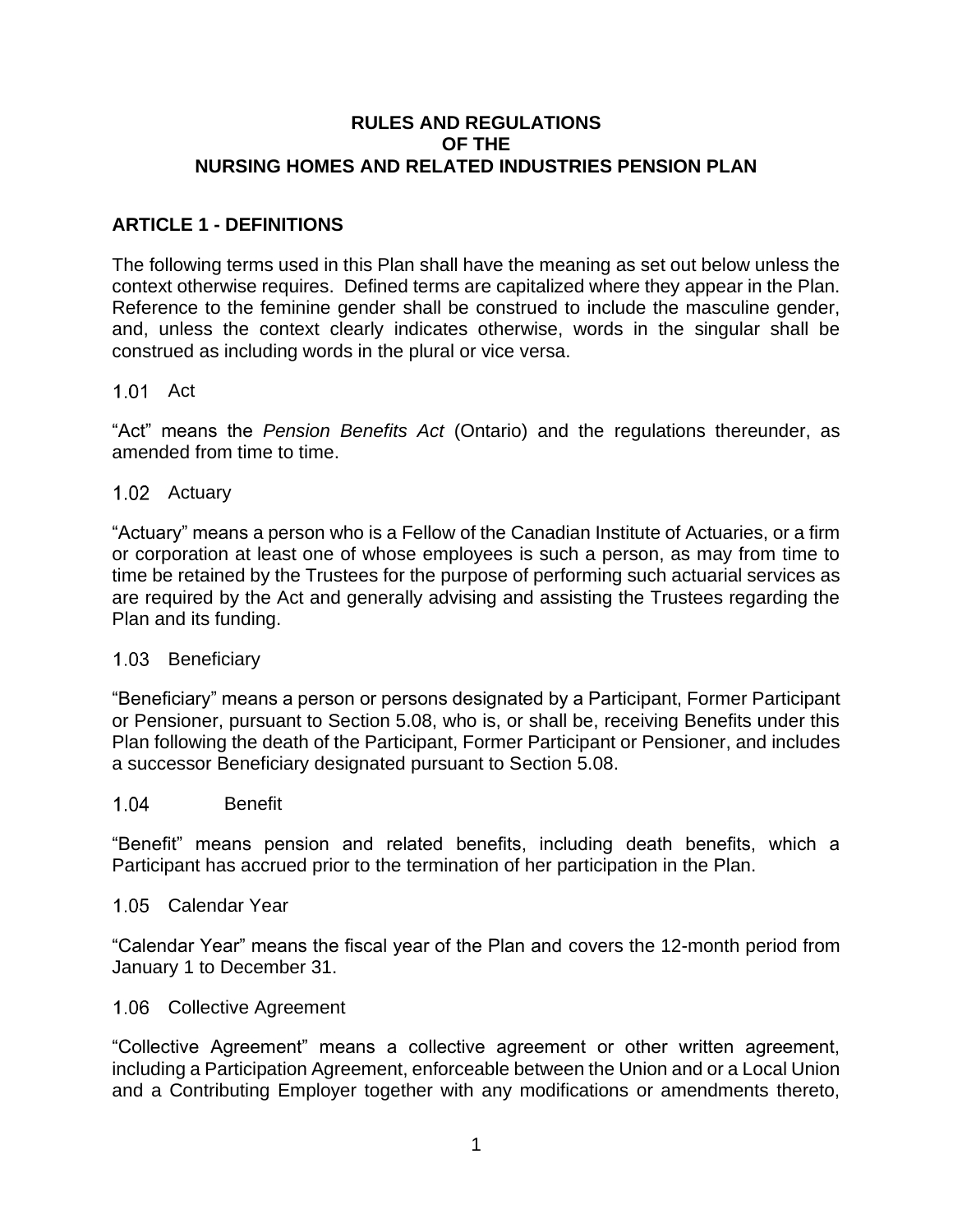which requires Contributions to be made to the Plan in a manner consistent with the Trust Agreement.

1.07 Commuted Value

"Commuted Value" means the lump sum amount equal to the actuarial present value of a Benefit determined on an actuarial basis which is recommended for this purpose by the Actuary and adopted by the Trustees and, where the actuarial basis utilizes unisex mortality assumptions, meets any requirements of the Act or the *Income Tax Act* for this purpose.

# 1.08 Contributions

"Contributions" means payments to the Trust Fund in accordance with the terms of a Collective Agreement or a Participation Agreement.

- 1.09 Contributing Employer.
	- (a) "Contributing Employer" means:
		- (i) any employer who:
			- (1) is a party to, or bound by a Collective Agreement or a Participation Agreement;
			- (2) is accepted for participation in the Plan pursuant to Article 2; and
			- (3) then makes Contributions as required by the Trustees.
	- (b) An employer shall be considered a Contributing Employer only with respect to those job classifications and places of business which are covered by the first Collective Agreement or Participation Agreement. In the event that additional job classifications or places of business are covered by a subsequent Collective Agreement or Participation Agreement with the employer, or by a modification or amendment to the first Collective Agreement or Participation Agreement, then the employer shall be separately considered as a new Contributing Employer for the additional job classifications or places of business, effective upon acceptance for participation in the Plan of the additional job classifications or places of business, pursuant to Article 2;
	- (c) The term "Contributing Employer" shall not include an employer whose status as a Contributing Employer has ended pursuant to Article 8.

# 1.10 Contribution Date

"Contribution Date" means the first day on which a Contributing Employer is obligated by a Collective Agreement or a Participation Agreement to make Contributions.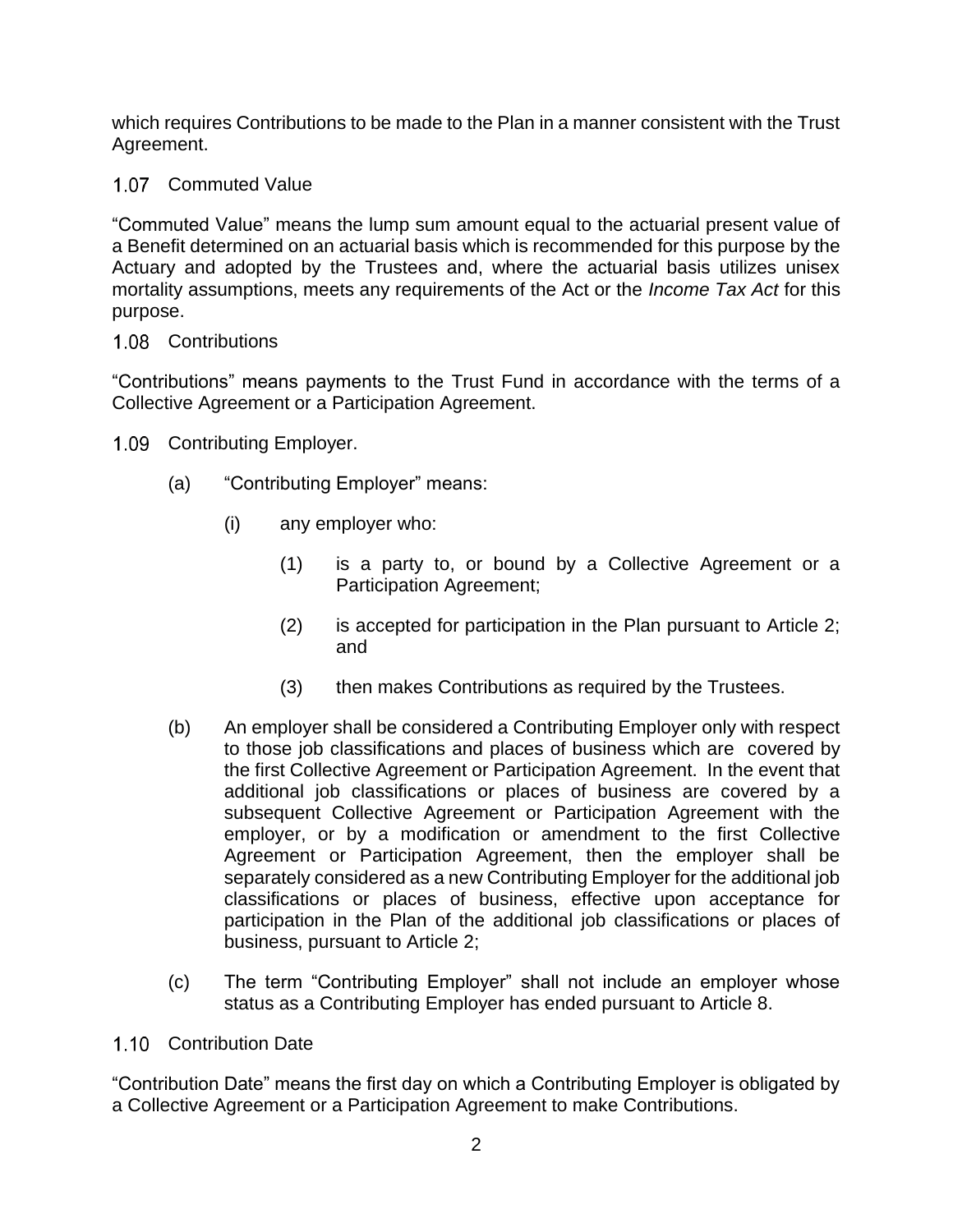## 1.11 Contribution Rate

"Contribution Rate" means the rate of contribution stipulated in the Collective Agreement or the Participation Agreement.

1.12 Covered Employment

"Covered Employment" means employment with a Contributing Employer for which Contributions are required.

- 1.13 Credited Interest
	- (a) "Credited Interest" means the interest to be applied in respect of Employee Contributions or Self-Payments.
	- (b) Credited Interest shall be established annually effective the first day of January of each year and calculated on the basis of the average of the yields of five-year personal fixed term chartered bank deposit rates as published monthly in the Bank of Canada Review, over the previous calendar year.
- 1.14 Effective Date

"Effective Date" means January 1, 1989.

- 1.15 Employee
	- (a) "Employee" means any person who is employed by a Contributing Employer, and is:
		- (i) covered by a Collective Agreement;
		- (ii) not covered by a Collective Agreement, provided the employee's special class is accepted for participation by the Trustees pursuant to Section 2.04; or
		- (iii) covered by a Participation Agreement.
	- (b) "Employee" shall not include any self-employed person, nor any person who is a partner or proprietor, within the meaning of the *Income Tax Act*, of a business organization if such business is a Contributing Employer.
- 1.16 Employee Contributions

"Employee Contributions" means payments to the Trust Fund which have been deducted from the wages of an Employee by a Contributing Employer and remitted to the Plan on behalf of that Employee in accordance with the terms of a Collective Agreement or a Participation Agreement.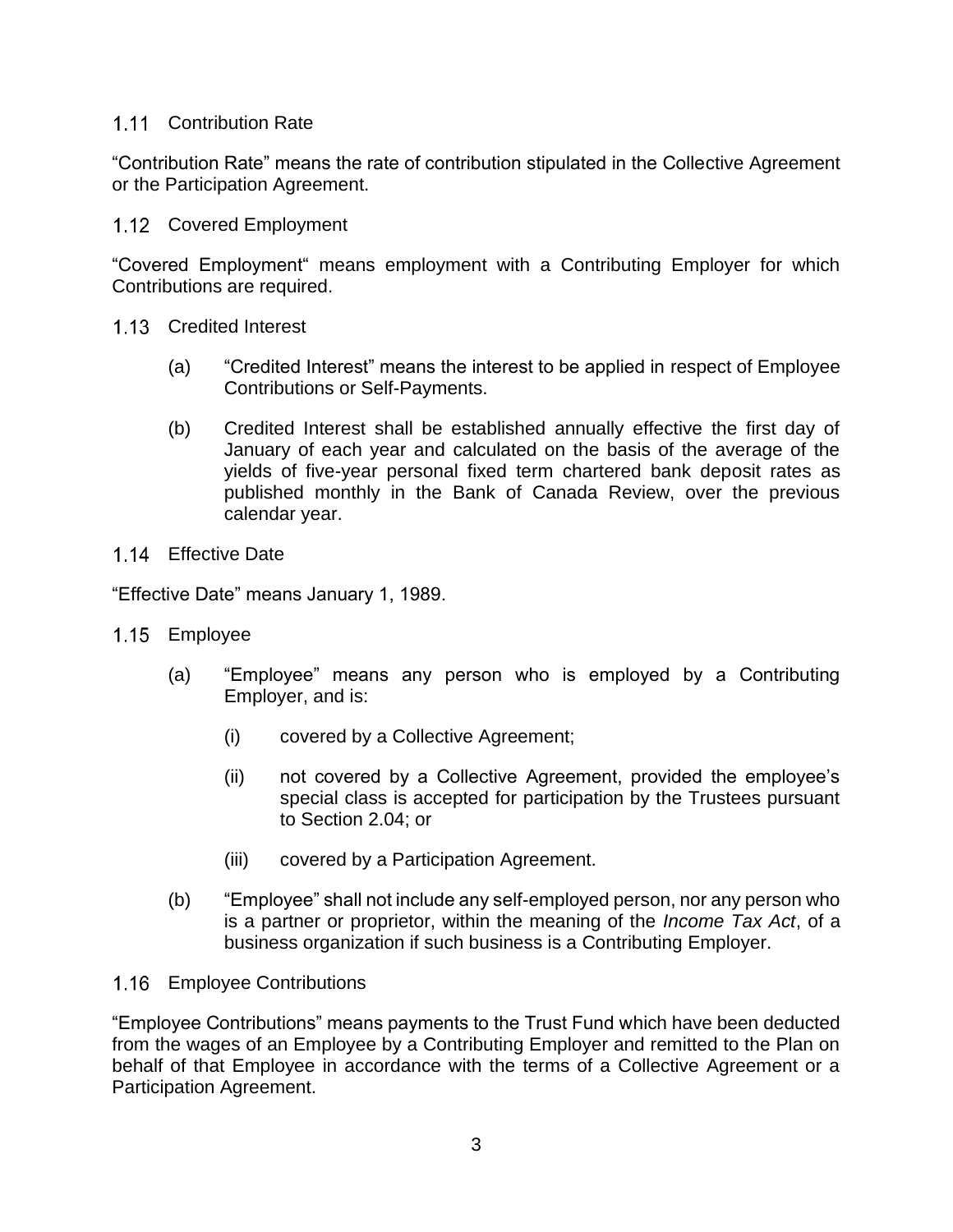In no event may Employee Contributions be made before the Calendar Year to which the Contributions relate.

1.17 Employer Contributions

"Employer Contributions" means payments to the Trust Fund by a Contributing Employer in accordance with the terms of a Collective Agreement or a Participation Agreement.

1.18 Former Participant

"Former Participant" means a former Employee who has incurred a Break in Service pursuant to Section 4.03 but not transferred her Benefits out of the Plan.

## 1.19 Local Union

"Local Union" means a Local chartered by or affiliated with a Union.

1.20 Normal Retirement Age

"Normal Retirement Age" means the attainment of age 65.

1.21 Normal Retirement Date

"Normal Retirement Date" means the first of the month coincident with or next following the attainment of Normal Retirement Age.

#### 1.22 Number

Except as the context may specifically require otherwise, use of the singular shall include the plural.

#### 1.23 Participant

"Participant" means an Employee who has satisfied the requirements for participation in the Plan pursuant to Section 2.06, and whose participation has not been terminated pursuant to Section 2.07.

1.24 Participation Agreement

A "Participation Agreement" means an agreement between an employer and the Plan substantially in the form set out in Schedule "B" to the Trust Agreement.

#### 1.25 Pension

"Pension" means a Benefit under the Plan which is payable in monthly instalments.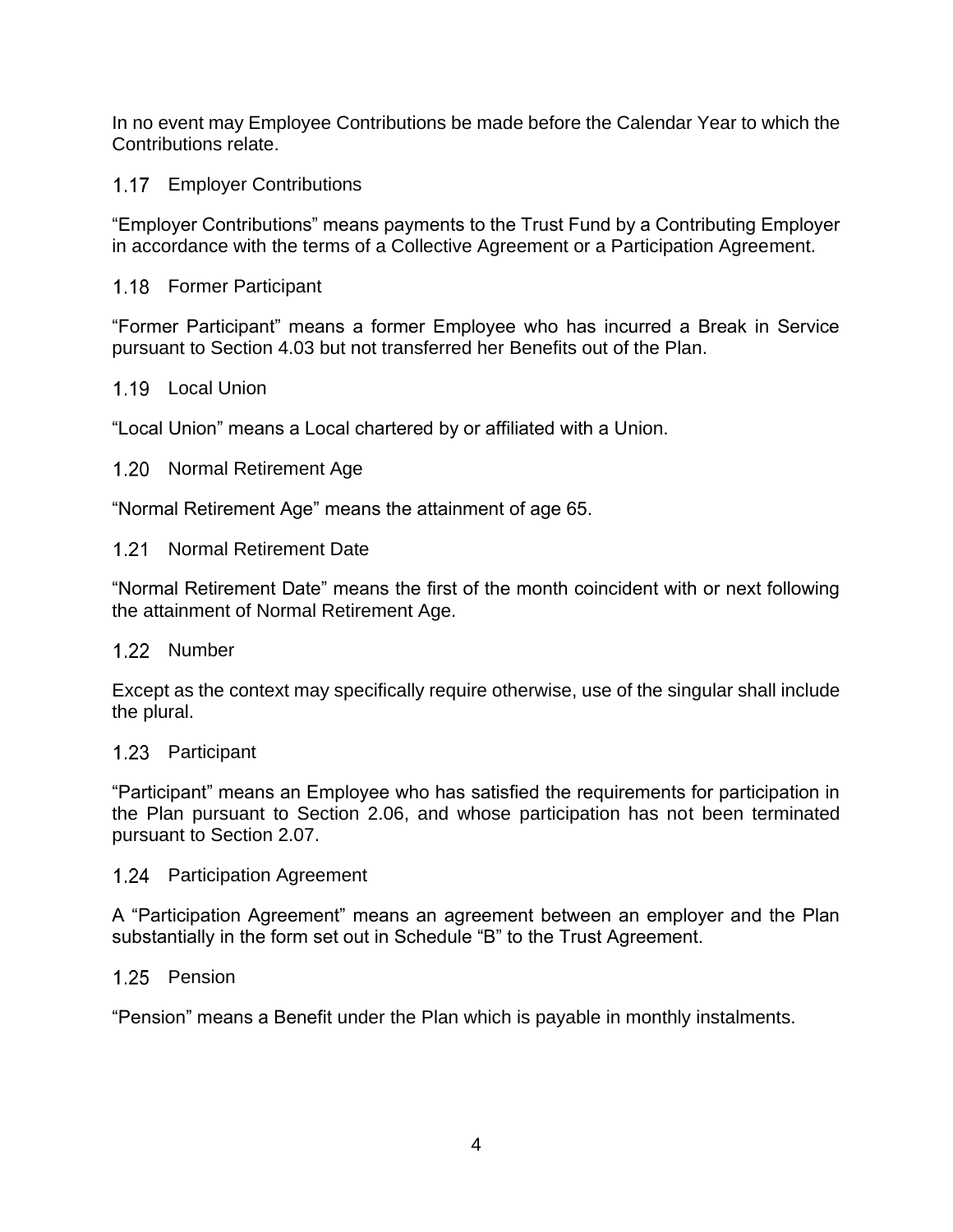### 1.26 Pensioner

"Pensioner" means a person to whom a Pension under this Plan is being paid, or who has met all the requirements for a Pension as set forth in these Rules and Regulations, including those related to the filing of an application

## 1.27 Plan

"Plan" means the Nursing Homes and Related Industries Pension Plan as described herein and as may be amended from time to time.

#### 1.28 Portable Commuted Value

"Portable Commuted Value" means the Commuted Value of a Former Participant's Benefits multiplied by the Transfer Ratio.

#### 1.29 Related Industry

"Related Industry" means the health care industry and without limiting the generality of the foregoing includes nursing homes, homes for the aged, special care facilities, retirement homes, homecare workers and services similar to or ancillary thereto as determined by the Trustees.

#### 1.30 Seniority Date

"Seniority Date " means:

- (a) for Employees covered by a Collective Agreement, the seniority starting date for each Employee on a seniority list which is calculated pursuant to the Collective Agreement and supplied to the Union or Local Union by the Employer;
- (b) for Employees not covered by a Collective Agreement, the date of hire.

#### $1.31$ Spouse

"Spouse" means either of two persons who are:

- (a) married to each other; or
- (b) not married to each other and have been living together in a conjugal relationship,
	- (i) continuously for a period of not less than three years, or
	- (ii) in a relationship of some permanence, if they are the parents of a child as set out in section 4 of the *Children's Law Reform Act*  (Ontario).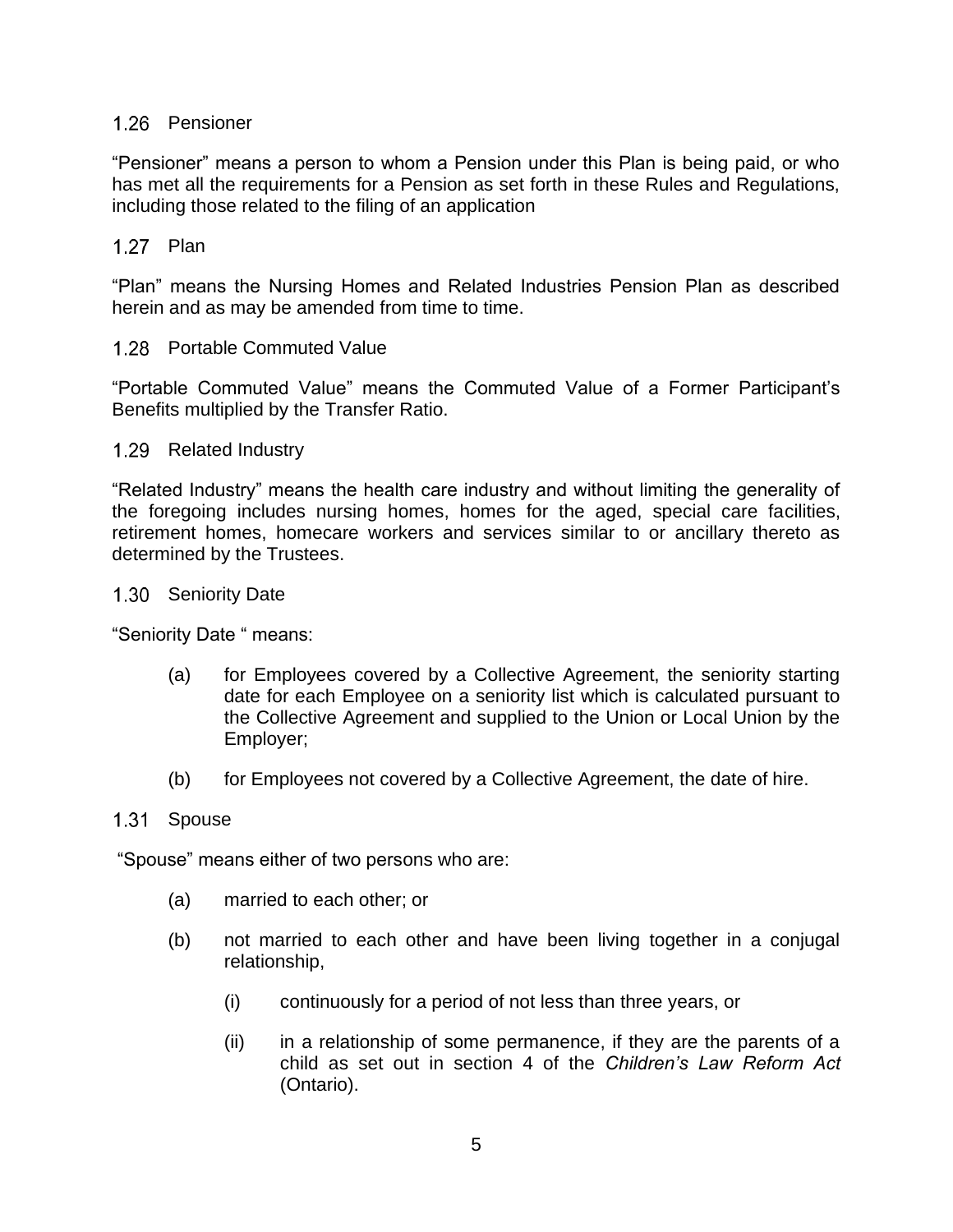For the purposes of Section 3.09, "Spouse" shall mean a person who meets the above definition and who, on the date of death of the Participant or Former Participant, is not living separate and apart from the Participant or Former Participant.

For the purposes of Section 6.01, "Spouse" shall mean a person who meets the above definition and who is not living separate and apart from the Participant or Former Participant on the date that payment of the first installment of the Pension is due.

#### 1.32 Standard Rate

"Standard Rate" means the Contribution Rate which the Trustees have decided to be standard for the purposes of determining Past Service Benefit levels in the Plan pursuant to Section 3.02, and which may be amended from time to time.

#### 1.33 Terminated Participant

"Terminated Participant" means a former Employee who has incurred a Break in Service pursuant to Section 4.03 and transferred her Benefits out of the Plan in accordance with Section 4.05 or Section 5.05.

#### 1.34 Transfer Ratio

"Transfer Ratio' means the ratio of the plan's solvency assets to its solvency liabilities, as defined by the act and determined by the actuary, to a maximum of 1.

#### 1.35 Trustees

"Trustees" means the Board of Trustees as established and constituted pursuant to the Trust Agreement.

#### 1.36 Trust Agreement

"Trust Agreement" means the Agreement and Declaration of Trust of the Nursing Homes and Related Industries Pension Plan, as restated on September 8, 2005, as amended from time to time.

## 1.37 Trust Fund

"Trust Fund" means the Nursing Homes and Related Industries Pension Plan Trust Fund as established under the Trust Agreement.

#### 1.38 Union

"Union" means the Service Employees International Union, the Canadian Union of Public Employees, the Ontario Nurses' Association, Unifor and such other unions or associations as may be designated in accordance with the Trust Agreement.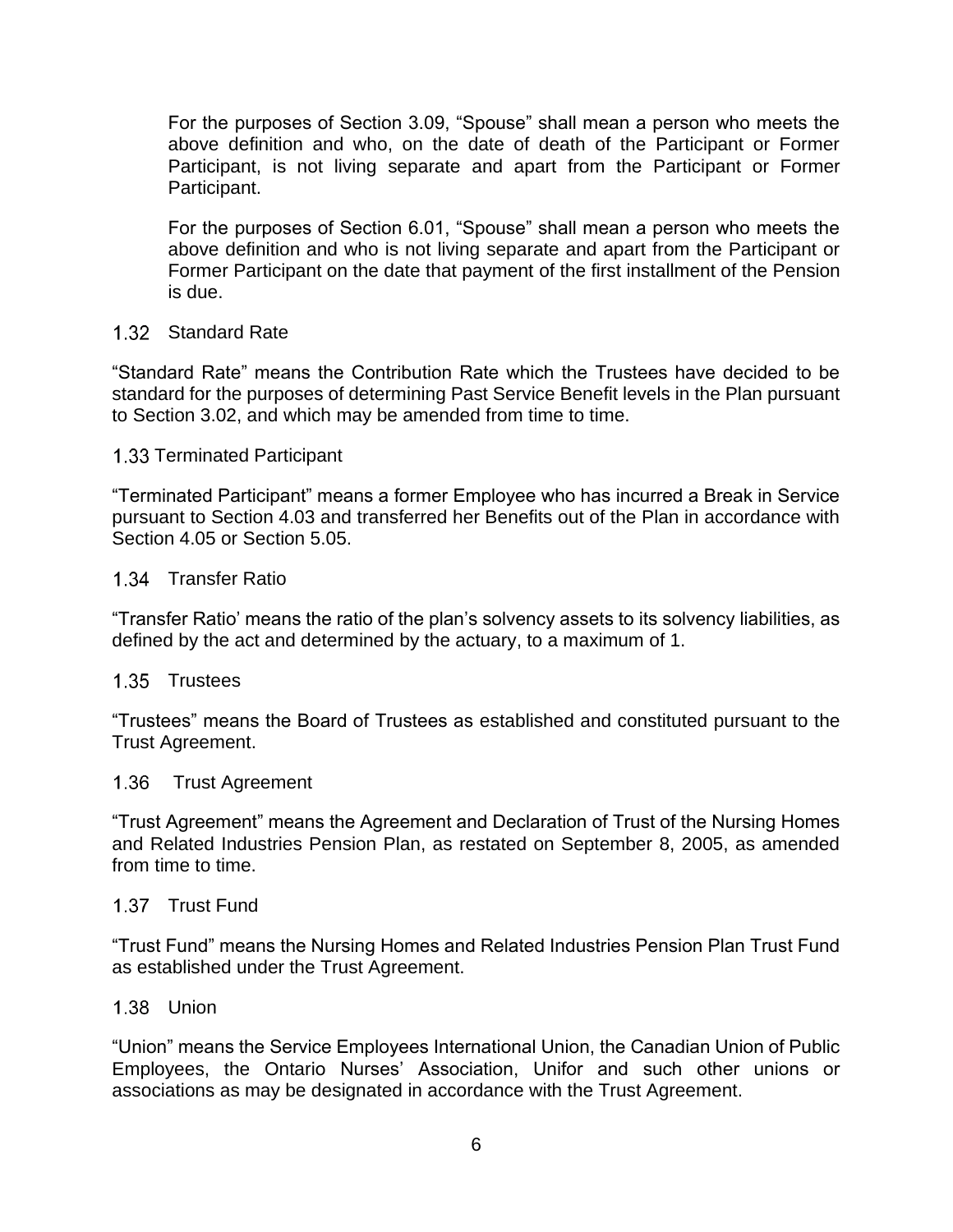#### 1.39 Year of Employment

"Year of Employment" means 1,950 hours of employment in the nursing home industry or a Related Industry.

### 1.40 Year's Maximum Pensionable Earnings or YMPE

"Year's Maximum Pensionable Earnings" or "YMPE" shall have the same meaning as in the Canada Pension Plan.

#### 1.41 Other Terms

Other terms, not defined, but having the meaning ascribed to them in this Plan, are as follows:

| <b>Term</b> | <b>Section</b> |
|-------------|----------------|
|             |                |
|             |                |
|             |                |
|             |                |
|             |                |
|             |                |
|             |                |
|             |                |
|             |                |
|             |                |
|             |                |
|             |                |

# **ARTICLE 2 - PARTICIPATION**

- 2.01 Acceptance of an Employer as a Contributing Employer
	- (a) An employer may be accepted by the Trustees as a Contributing Employer if: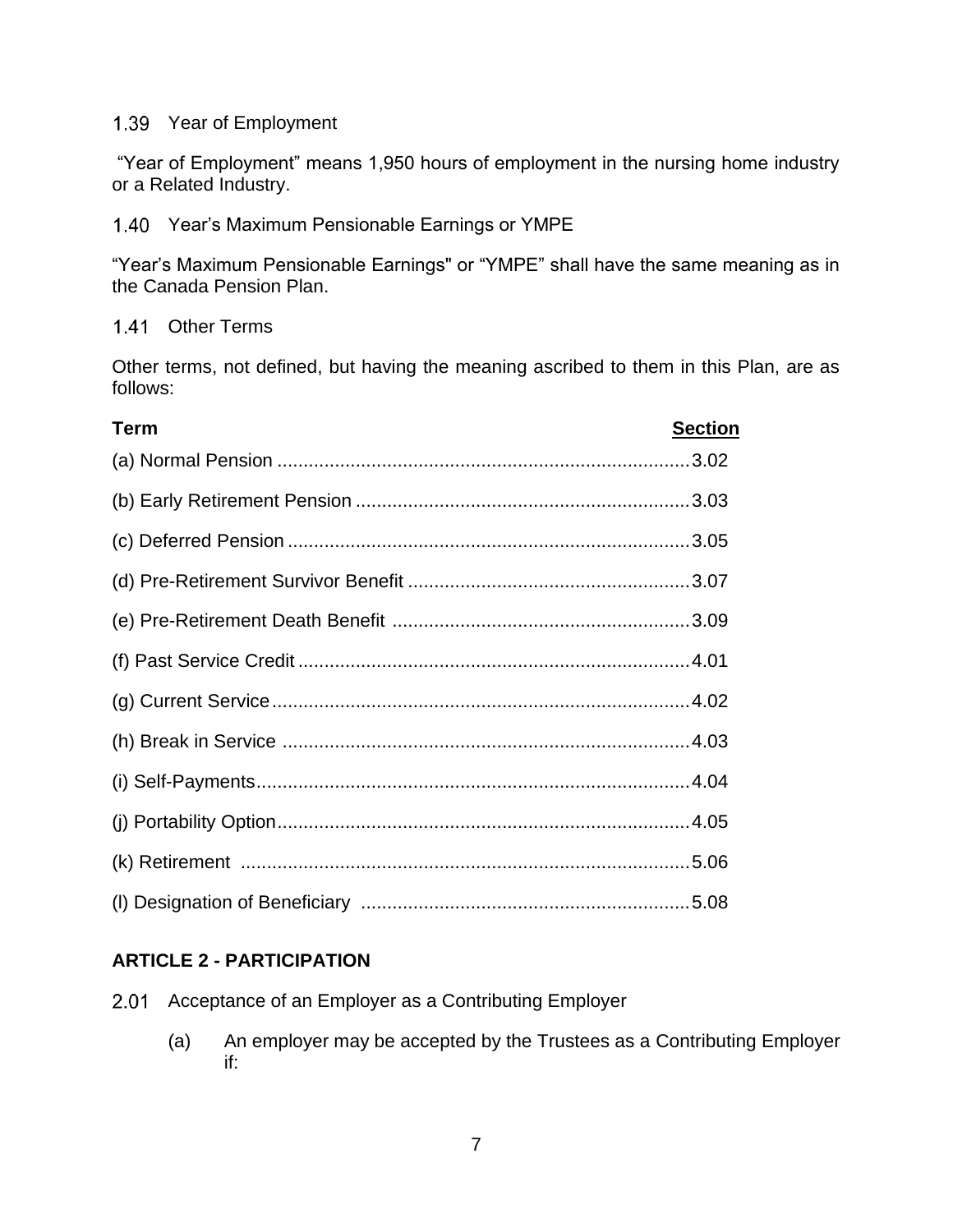- (i) the employer has satisfied the requirements for a "Contributing Employer" set out in subsection 1.09(a)(i)(A);
- (ii) the employer furnishes the necessary employee data;
- (iii) such acceptance will not adversely affect the Benefit rights of existing Participants, Former Participants and Pensioners, as determined by the Trustees; and
- (iv) participation in the Plan is compulsory for all Employees.
- (b) A written notice of acceptance from the Trustees constitutes acceptance of an employer as a Contributing Employer.

#### 2.02 Standard Language

Any employer accepted as a Contributing Employer pursuant to Section 2.01 shall be required to include standard language, as established by the Trustees, in the Collective Agreement to which the employer is bound or sign a Participation Agreement.

#### 2.03 Special Conditions

The Trustees may impose, for the acceptance of an employer as a Contributing Employer, any terms and conditions they consider necessary or advisable to preserve an actuarial balance between the Contributions received from the Contributing Employer and the Benefits provided to Employees of that Contributing Employer, and to preserve the Benefit rights of existing Participants. Such conditions may include, but shall not be limited to, the granting of a lower level of Benefits.

#### 2.04 Acceptance of Special Classes of Employees

- (a) The Trustees may accept for participation in the Plan, special classes of employees who are employed by a Contributing Employer, but are not covered by a Collective Agreement, on the following conditions:
	- (i) the Contributing Employer is also a Contributing Employer for Employees covered by a Collective Agreement;
	- (ii) the Contributing Employer makes a written application to the Trustees for the participation by the special class of employees;
	- (iii) the description of the special class of employees is sufficiently clear;
	- (iv) the Contribution Rate for the special class of employees is the same as for the Employees who are covered by a Collective Agreement, unless a higher rate of Contributions is necessary to provide the same level of Benefits for the special class of employees as for the Employees who are covered by that Collective Agreement;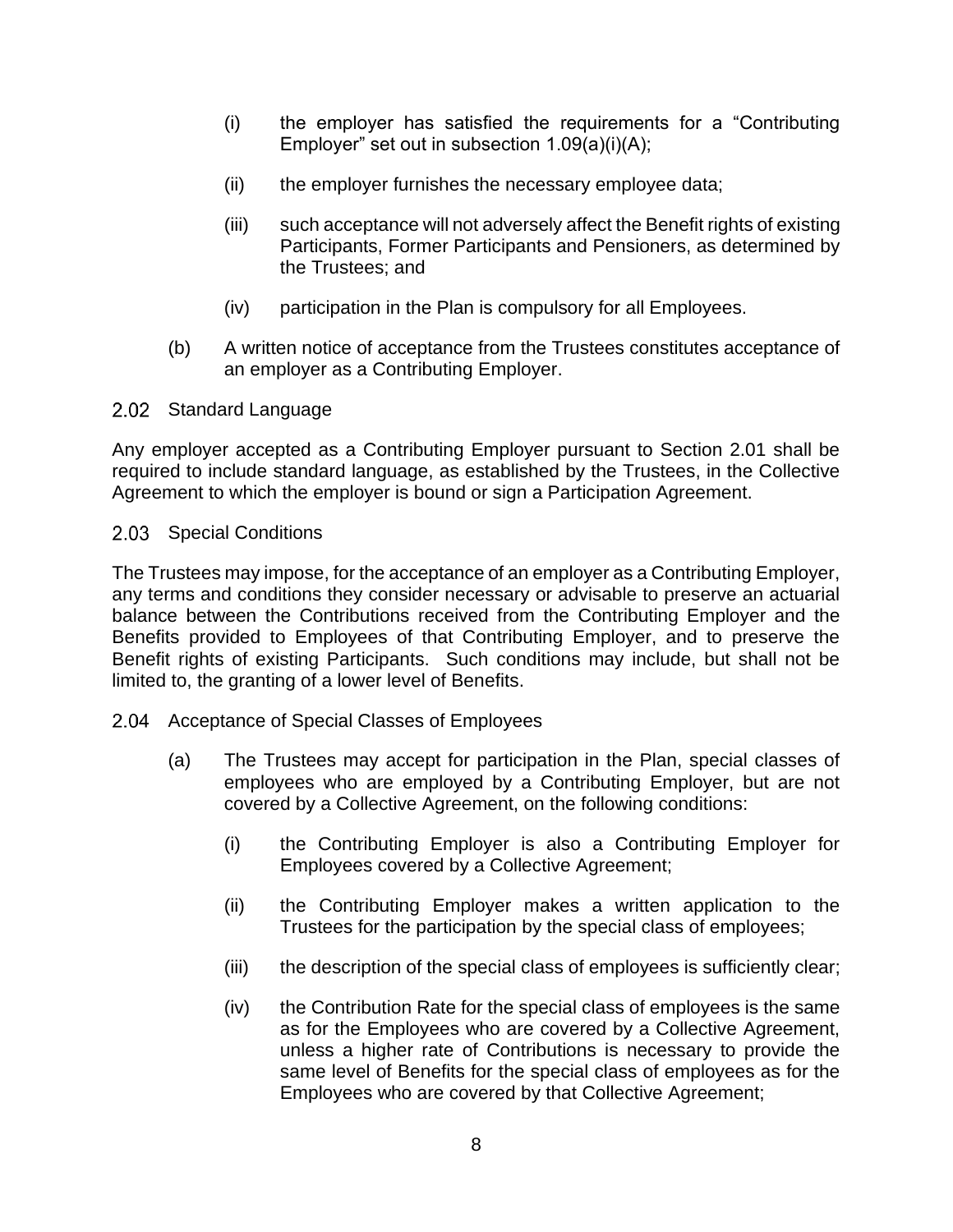- (v) the Contributing Employer agrees to sign a Participation Agreement requiring it to continue remitting Contributions for the special class of employees so long as the Contributing Employer is obligated to remit Contributions on behalf of Employees covered by a Collective Agreement;
- (vi) the acceptance of the special class of employees will not adversely affect the Benefit rights of existing Participants, as determined by the Trustees; and
- (vii) participation in the Plan is compulsory for all employees of the special class.
- (b) A written notice of acceptance by the Trustees constitutes acceptance of a special class of employees of a Contributing Employer.

## 2.05 Termination of Contributing Employer Status

The termination of an employer's status as a Contributing Employer shall be governed by the provisions of Article 8.

#### 2.06 Participant

An Employee shall become a Participant in the Plan on the first day of the month following 975 hours of employment with a Contributing Employer, or such lesser number of hours of employment as may be specified in the applicable Collective Agreement.

2.07 Termination of Participant Status

A Participant shall become a Former Participant on the day that she incurs a Break in Service.

2.08 Reinstatement of Employee Participation

An Employee who has terminated participation in the Plan pursuant to Section 2.07 may again become a Participant by subsequently satisfying the requirement for participation pursuant to Section 2.06.

# **ARTICLE 3 - PENSION ELIGIBILITY AND AMOUNTS**

3.01 Normal Pension – Eligibility

A Participant shall be eligible for a Normal Pension if the Participant has:

- (a) ceased employment in all Covered Employment; and,
- (b) reached her Normal Retirement Age.
- 3.02 Normal Pension Amount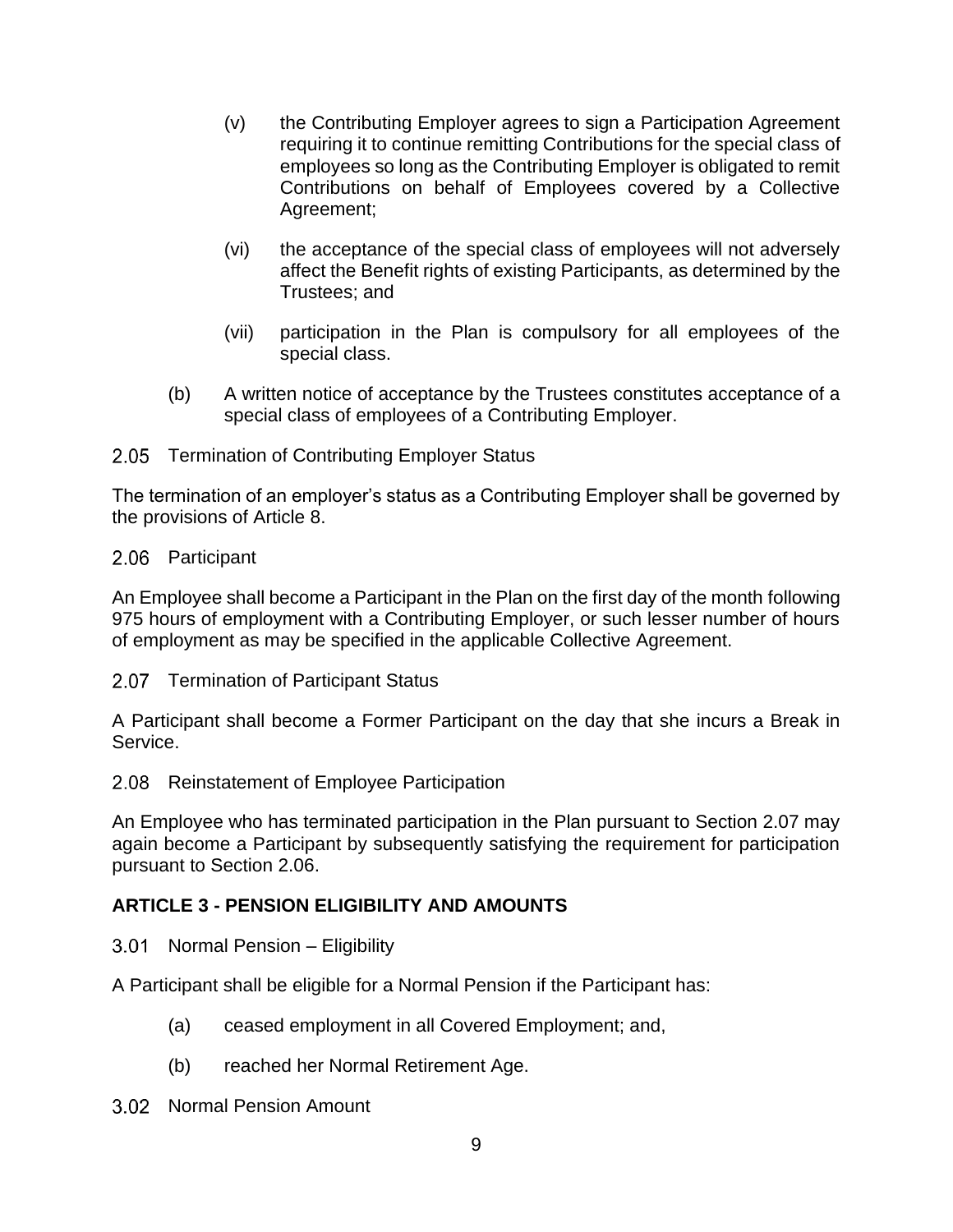A Participant who has Contributions made to the Plan at a Contribution Rate equal to the Standard Rate shall be entitled to receive a Pension which consists of a Future Service Benefit and, where eligible, a Past Service Benefit. The standard form of payment for a Pension shall be an equal monthly amount, payable for life, with a minimum of 60 payments.

- (a) The monthly amount of the Past Service Benefit is \$26.60 per year of Past Service Credit to a maximum amount of \$186.20. Past Service Credit is granted pursuant to Section 4.01.
- (b) The monthly amount of the Future Service Benefit is \$1.55 per \$100 of:
	- (i) Contributions received by the Trustees;
	- (ii) Self-payments received by the Trustees pursuant to Section 4.04; and,
	- (iii) amounts credited pursuant to Section 4.06.

Notwithstanding the foregoing, the Benefit amounts payable are subject to the provisions of Section 2.03, where applicable.

 $3.03$ Early Retirement Pension – Eligibility

A Participant shall be eligible to retire on an Early Retirement Pension if the Participant has:

- (a) ceased all Covered Employment; and,
- (b) reached the first day of the month after attainment of age 55, but not reached her Normal Retirement Age.
- $3.04$ Early Retirement Pension Amount

A Participant shall be entitled to receive a monthly Early Retirement Pension determined as the amount of her Normal Pension reduced by one-half of one percent (1/2%) for each month by which the commencement of the Pension precedes the Participant's Normal Retirement Date. The standard form of payment for an Early Retirement Pension shall be an equal monthly amount, payable for life, with a minimum of 60 payments.

- 3.05 Deferred Pension
	- (a) A Former Participant shall be entitled to a deferred Pension if the Former Participant has not transferred the Portable Commuted Value or Commuted Value of her Benefits out of the Plan pursuant to the Portability Option.
	- (b) A deferred Pension shall be payable to a Former Participant upon Retirement on or after the date she attains age 55.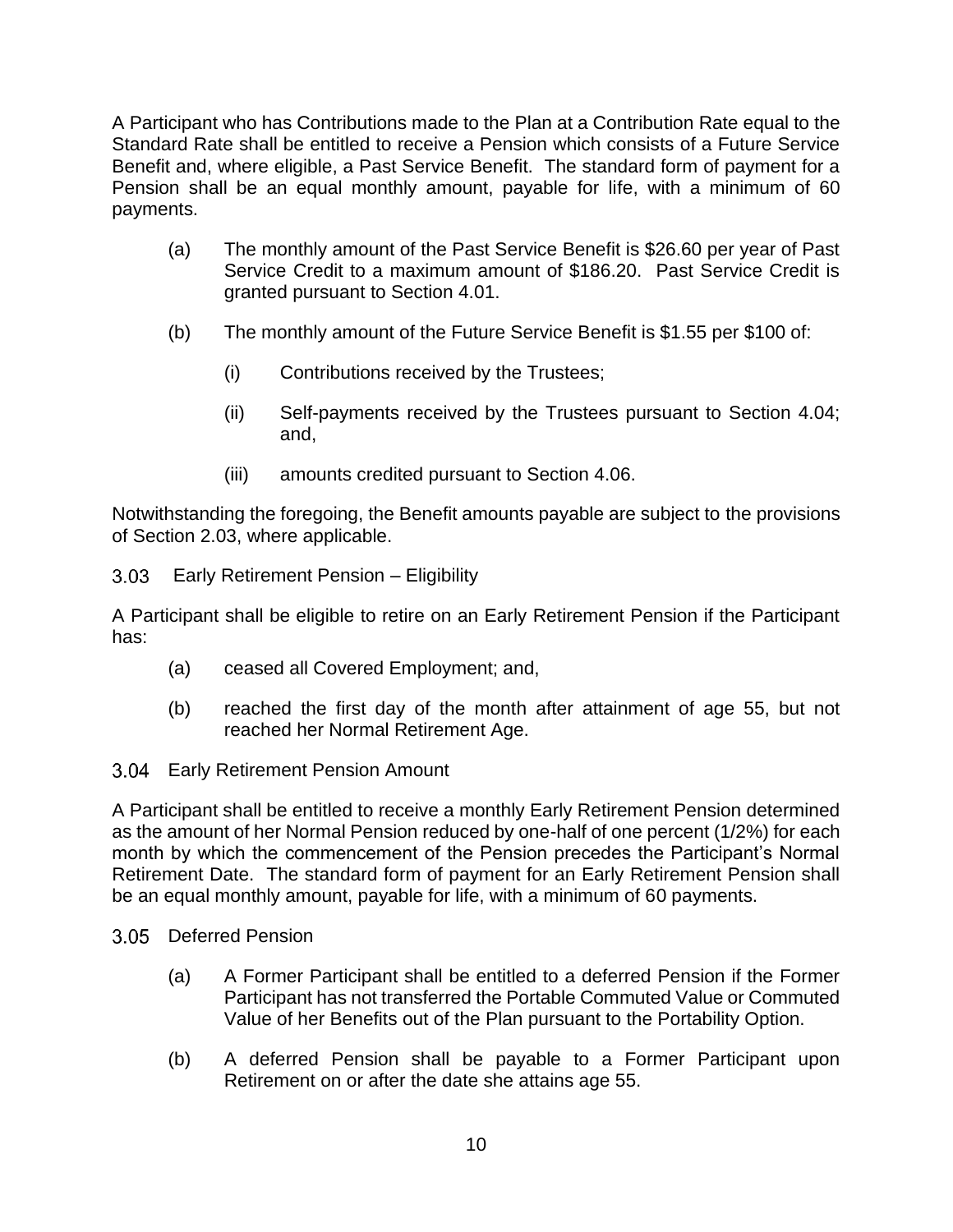- Deferred Pension Amount
	- (a) **On and after the Normal Retirement Date**: If payment of the deferred Pension begins on or after a Former Participant has reached the Normal Retirement Date, a Former Participant shall be entitled to receive a Pension equal to the amount of the Former Participant's Normal Pension.
	- (b) **Before the Normal Retirement Date**: If payment of the deferred Pension begins before a Former Participant reaches the Normal Retirement Date, a Former Participant shall be entitled to receive a Pension equal to the Former Participant's Early Retirement Pension.
- 3.07 Pre-Retirement Survivor Benefit Eligibility
	- (a) The Spouse of a Participant or Former Participant shall be entitled to a Pre-Retirement Survivor Benefit, if the Participant or Former Participant dies before commencement of the payment of the Participant's or Former Participant's Pension.
	- (b) The right of the Spouse of a Participant or Former Participant to the Pre-Retirement Survivor Benefit may be waived by filing a written waiver, in the form approved by the Superintendent of Financial Services (Ontario), with the Trustees before payment of the Participant's or Former Participant's Pension commences. If such a waiver is filed with the Trustees, and not revoked before the date of death of the Participant or Former Participant, the Participant or Former Participant shall be considered not to have a Spouse for purposes of the Pre-Retirement Survivor Benefit.
- Pre-Retirement Survivor Benefit Amount
	- (a) The surviving Spouse shall be entitled to receive a Pre-Retirement Survivor Benefit of:
		- (i) a Pension, payable for the life of the surviving Spouse, the value of which is equal to 100% of the Commuted Value of the Participant's or Former Participant's Benefits had the deceased incurred a Break in Service the day immediately prior to her death;
		- (ii) a deferred Pension equal to 100% of the Commuted Value of the Participant's or Former Participant's Benefits had the deceased incurred a Break in Service the day immediately prior to her death; or
		- (iii) a lump sum payment equal to 100% of the Commuted Value of the Participant's or Former Participant's Benefits had the deceased incurred a Break in Service the day immediately prior to her death.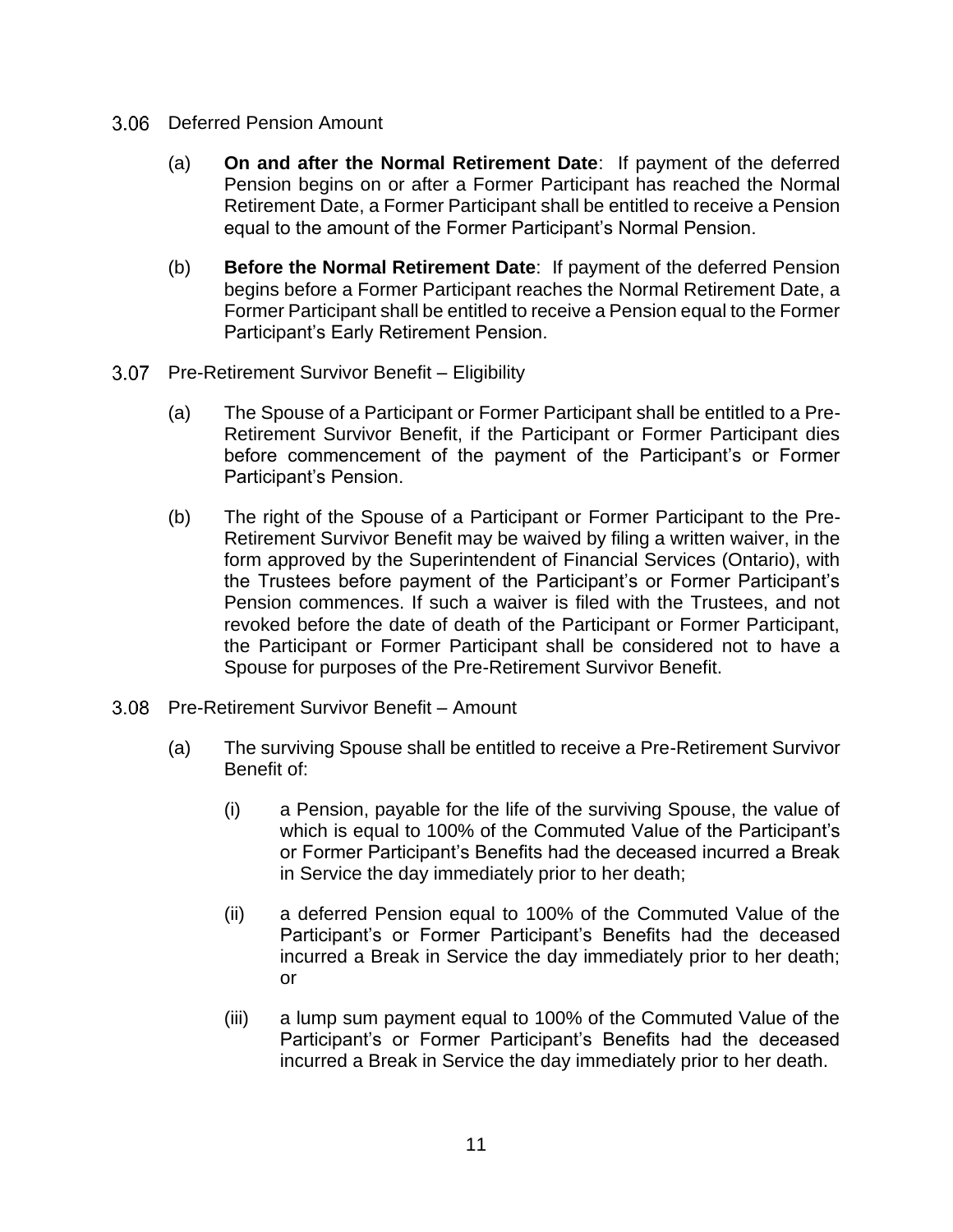- (b) If the Participant or Former Participant was eligible to retire under Section 3.03 on her date of death, the Commuted Value shall be calculated assuming that the deceased retired on her date of death with the Pension commencing on the first of the month next following the date of death.
- (c) If a surviving Spouse elects a lump sum payment pursuant to subsection 3.08(a)(iii), the surviving Spouse may elect to transfer the Pre-Retirement Survivor Benefit to one of the retirement savings vehicles listed in subsection 4.05(a).
- (d) If a surviving Spouse dies before payments commence to that Spouse as a result of the death of the Participant or Former Participant and the Spouse has not elected to transfer the Pre-Retirement Survivor Benefit to one of the retirement savings vehicles listed in subsection 4.05(a), the Benefits shall be payable as a lump sum to the Spouse's Beneficiary or estate.
- 3.09 Pre-Retirement Death Benefit Eligibility
	- (a) If a Participant or Former Participant has no Spouse on her date of death, or her Spouse has waived entitlement to the Pre-Retirement Survivor Benefit, the Participant's or Former Participant's Beneficiary or estate shall be entitled to receive a Pre-Retirement Death Benefit of a lump sum payment, the value of which is equal to 100% of the Commuted Value of the Participant's or Former Participant's Benefits accrued to the date of death.
	- (b) If the Participant or Former Participant was eligible to retire pursuant to Section 3.03 on her date of death the Commuted Value shall be calculated assuming that the deceased retired on her date of death with the Pension commencing on the first of the month next following the date of death.
- 3.10 Pre-Retirement Death Benefit Amount

The Participant's or Former Participant's Beneficiary or estate shall be entitled to receive a Pre-Retirement Death Benefit of a lump sum payment, the value of which is equal to 100% of the Commuted Value of the Participant's or Former Participant's Benefits accrued to the date of death.

If the Participant or Former Participant was eligible to retire under section 3.03, on her date of death, the Commuted Value shall be calculated assuming that the deceased retired on her date of death with the Pension commencing on the first of the month next following the date of death.

Non-duplication  $3.11$ 

A person shall be entitled to only one type of Pension under this Plan. However, a Pensioner may also receive a Pension as the surviving Spouse of a deceased Participant, Former Participant or Pensioner.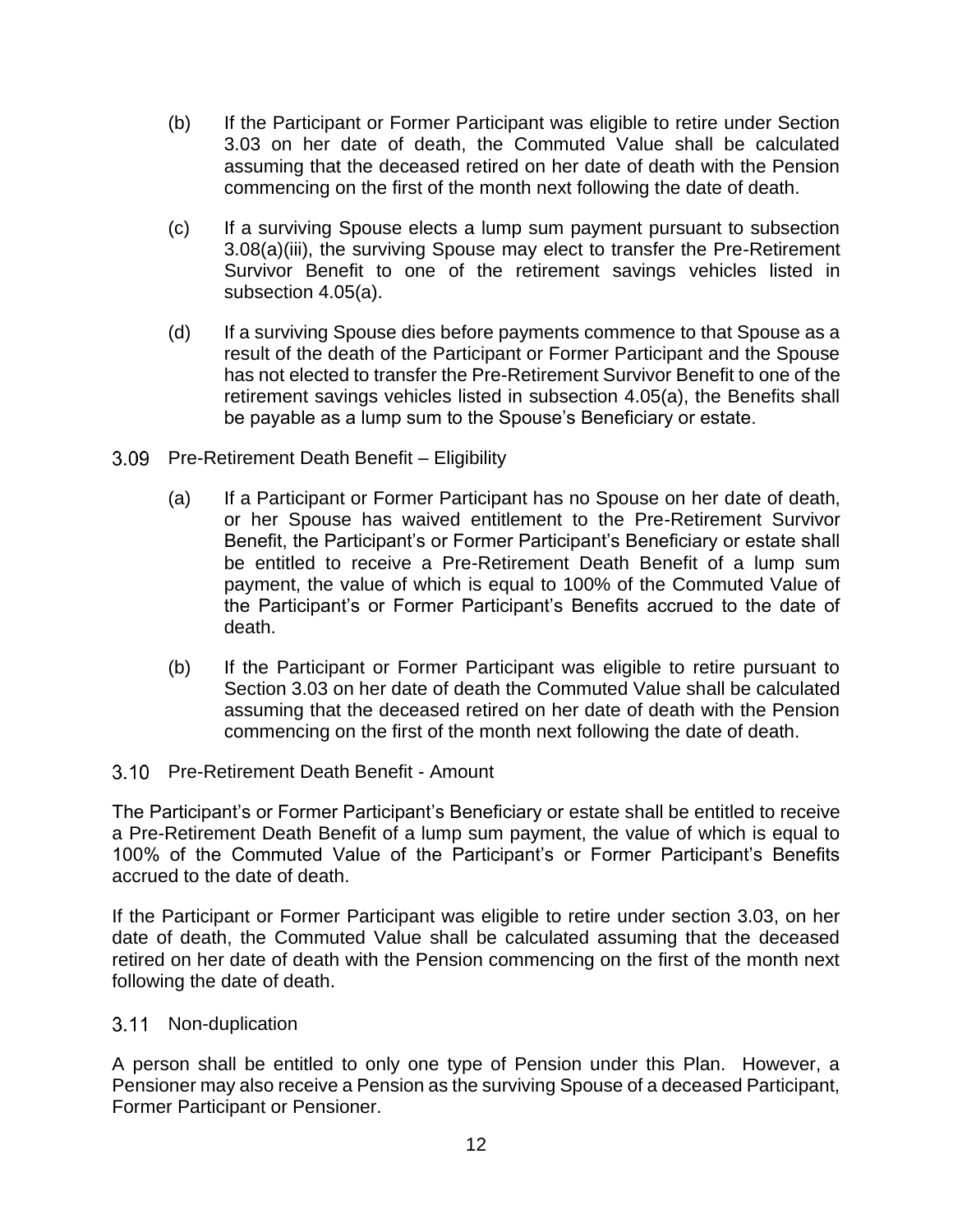## Whole Dollar Amounts

If the monthly amount of Pension, computed pursuant to this Article, or adjusted pursuant to other applicable provisions of this Plan, is not a whole dollar amount, it shall be rounded up to the next higher whole dollar amount.

### Separation from the Plan

The Pension to which a Participant or Former Participant is entitled shall be determined under the terms of the Plan in effect at the date the Participant or Former Participant incurs a Break in Service unless the Plan is subsequently amended to expressly change such entitlement.

- 3.14 Fifty Per Cent Rule
	- (a) Employee Contributions plus Credited Interest shall not be used to provide more than 50% of the Commuted Value of a Pension.
	- (b) If Employee Contributions plus Credited Interest exceed 50% of the Commuted Value of a Pension, such excess, shall be:
		- (i) used to provide an additional amount of Pension calculated in accordance with the recommendations of the Actuary;
		- (ii) transferred to another pension plan administered pursuant to the Act;
		- (iii) transferred to a registered retirement savings plan established in accordance with the *Income Tax Act*; or
		- (iv) paid to the Former Participant, the Former Participant's surviving Spouse, Beneficiary, or estate, as the case may be, as a lump sum.
- 3.15 Maximum Pension

The amount of Pension payable to a Participant of Former Participant shall be calculated pursuant to Section 3.02, provided, however, that such amount shall be no greater than the maximum amount permitted by the *Income Tax Act* and the regulations thereunder.

# **ARTICLE 4 - ACCUMULATION OF PAST SERVICE CREDIT AND PORTABILITY**

- 4.01 Past Service Credit
	- (a) Subject to Section 2.03 and Section 3.02, a Participant, employed by a Contributing Employer which was approved by the Board of Trustees on or before June 1, 2016, or a Participant who was a member of a bargaining unit which on June 1, 2016 was awaiting the release of the arbitration award which awarded participation in the Plan, who is eligible for Past Service Credit and who has accumulated two years of Current Service or attained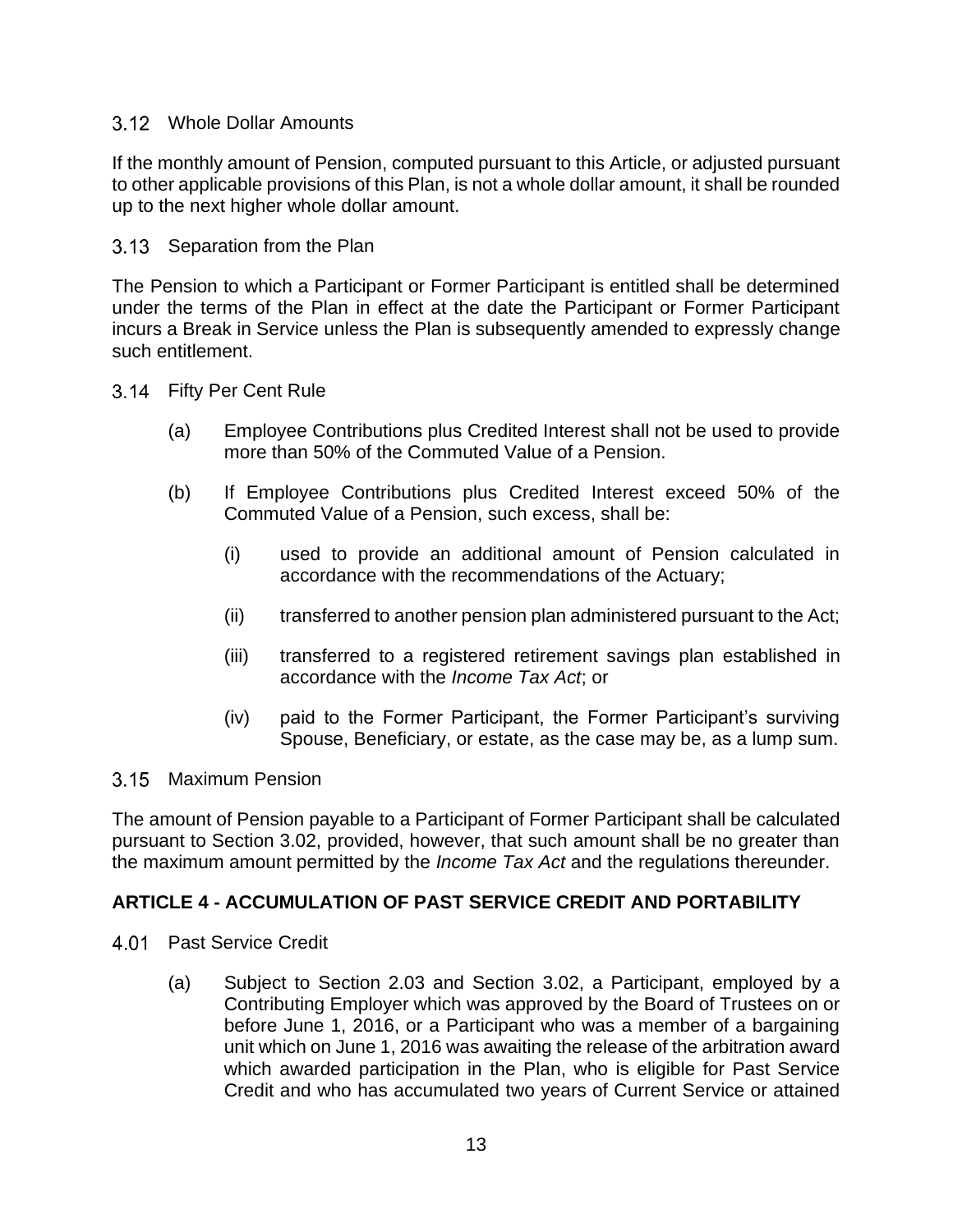Normal Retirement Age, shall be granted one year of Past Service Credit for each Year of Employment prior to the Contribution Date of her first Contributing Employer, to a maximum of seven years, provided she was employed by her first Contributing Employer during the period from her Seniority Date with that first Contributing Employer to that first Contributing Employer's Contribution Date. In no event shall a Participant receive more than seven years of Past Service Credit.

- (b) Subject to subsection 3.02, if a Participant meets the requirements of subsection 4.01(a) to receive Past Service Credit is concurrently employed by another employer while being employed by the first Contributing Employer and the other employer subsequently becomes a Contributing Employer ("second Contributing Employer"), and
	- (i) the Participant was employed by the second Contributing Employer during the period from the Participant's Seniority Date with the second Contributing Employer to the second Contributing Employer's Contribution Date, and
	- (ii) for the period prior to the Contribution Date of the first Contributing Employer, the Participant's number of Years of Employment with the second Contributing Employer is greater than the number of Years of Employment with the first Contributing Employer,

the Participant's Past Service Credit shall instead be based on the Years of Employment with the second Contributing Employer prior to the first Contributing Employer's Contribution Date, to a maximum of seven years.

- (c) Subject to Section 2.03 and Section 3.02, a Participant employed by a Contributing Employer was approved by the Board of Trustees after June 1, 2016, but who was not a member which of a bargaining unit which on June 1, 2016 was awaiting the release of the arbitration award which awarded participation in the Plan, who is eligible for Past Service Credit and has accumulated two years of Current Service or attained Normal Retirement Age, shall be granted two years of Past Service Credit. Such a Participant shall be granted an additional year of Past Service Credit for each subsequent year of Current Service to a maximum of five additional years of Past Service Credit based on employment with her first Contributing Employer during the period from her Seniority Date with her first Contributing Employer to that first Contributing Employer's Contribution Date. In no event shall a Participant receive more than seven years of Past Service Credit.
- (d) Subject to Section 3.02, if a Participant who meets the requirements of subsection 4.01(c) to receive Past Service Credit is concurrently employed by another employer while being employed by the first Contributing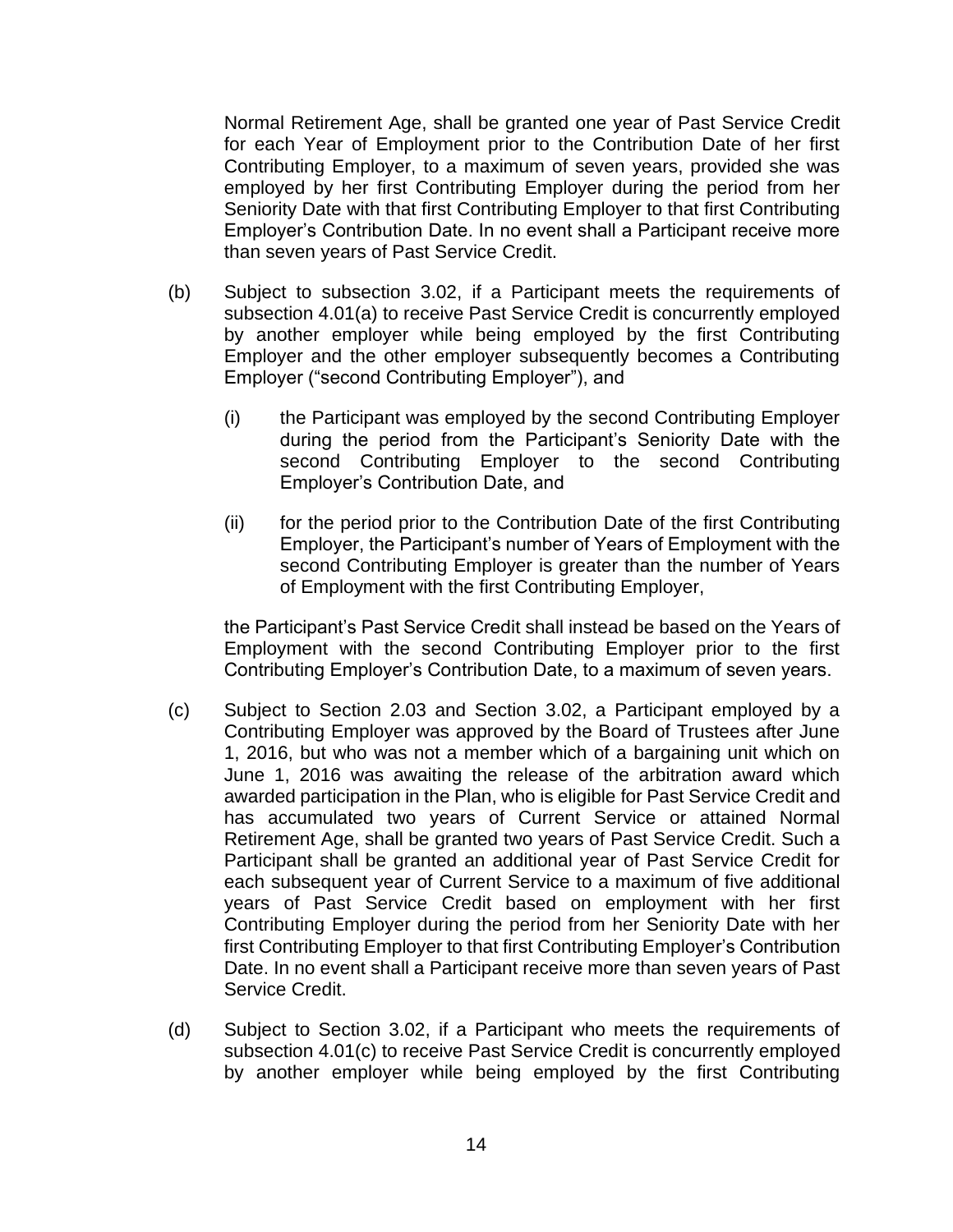Employer and the other employer subsequently becomes a Contributing Employer ("second Contributing Employer"), and

- (i) the Participant was employed by the second Contributing Employer during the period from the Participant's Seniority Date with the second Contributing Employer to the second Contributing Employer's Contribution Date, and
- (ii) for the period prior to the Contribution Date of the first Contributing Employer, the Participant's number of Years of Employment with the second Contributing Employer is greater than the number of Years of Employment with the first Contributing Employer,

the Participant's Past Service Credit shall instead be based on her Years of Employment with the second Contributing Employer prior to the first Contributing Employer's Contribution Date. In such circumstances, a Participant who has accumulated two years of Current Service or attained Normal Retirement Age, shall be granted two years of Past Service Credit. Such a Participant shall be granted an additional year of Past Service Credit for each subsequent year of Current Service to a maximum of five additional years of Past Service Credit based on employment with her second Contributing Employer during the period from her Seniority Date with that second Contributing Employer to that second Contributing Employer's Contribution Date. In no event shall a Participant receive more than seven years of Past Service Credit.

- (e) Subject to subsection 4.01(f), if an Employee worked for a Contributing Employer which went out of business, and such business was taken over by a Contributing Employer, credit for periods of employment with the Contributing Employer which went out of business may be granted for the purpose of subsections 4.01(a), (b), (c), and (d), if the Trustees, in their sole discretion, are satisfied on the basis of evidence submitted to them, that it is appropriate to treat the Contributing Employer as the successor to the business of the employer which went out of business.
- (f) Notwithstanding subsection 4.01(e), if a Contributing Employer merges with another employer which did not make Contributions to the Plan to form a new entity which is required to make Contributions to the Plan, no Employees of the new entity shall become entitled to Past Service Credit merely as a result of the merger.

#### 4.02 Current Service

A Participant shall be credited with one month of Current Service for each full month of continuous participation in the Plan.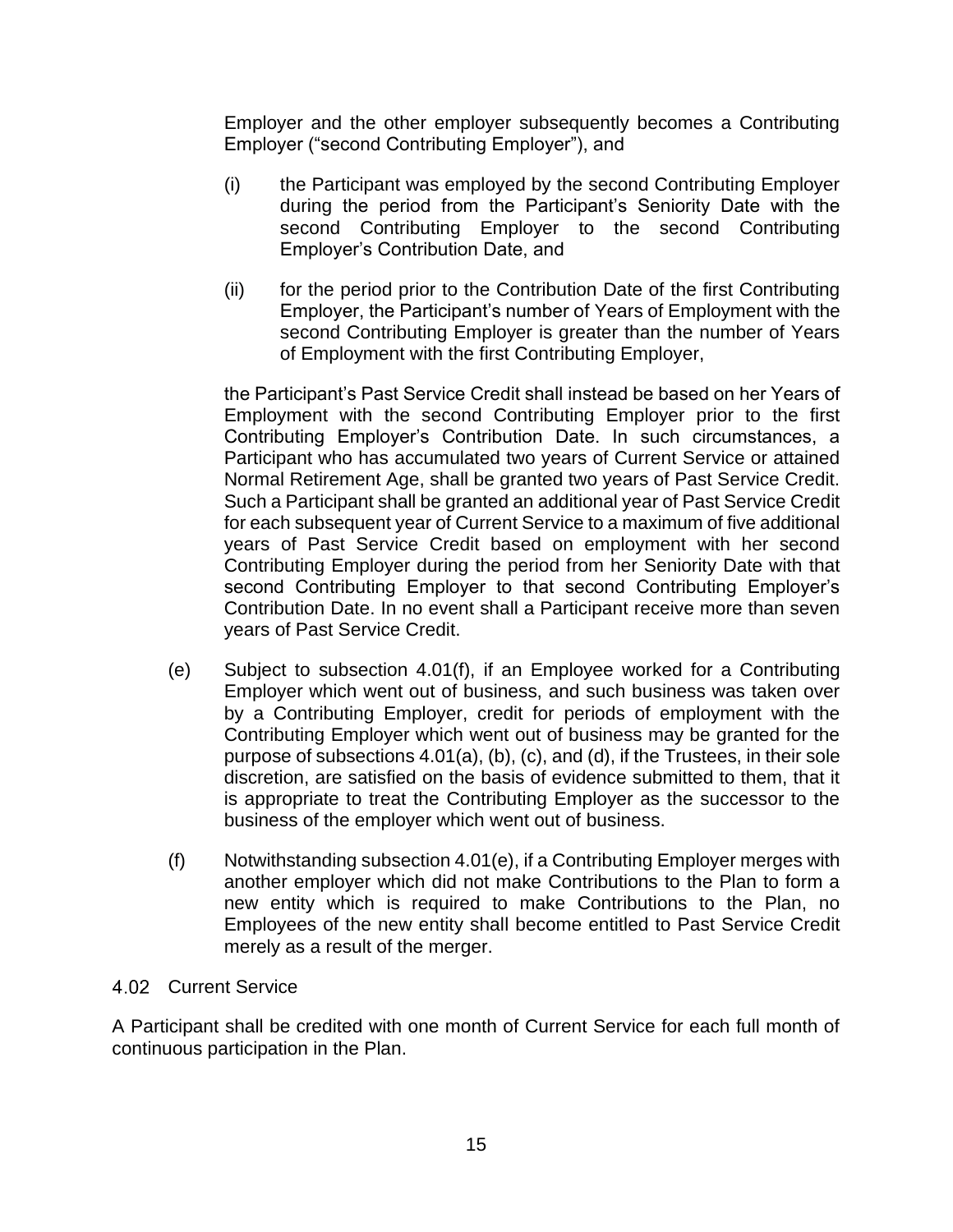#### 4.03 Break in Service

- (a) A Participant shall incur a Break in Service if no Self Payments or Contributions were received by the Plan or required to be paid to the Plan by or on behalf of the Participant for eight consecutive months.
- (b) The following periods shall not be included in the calculation of the eight consecutive months referenced in subsection 4.03(a):
	- (i) A period during which an Employee, because of illness or disability, remains on the Contributing Employer's payroll for purposes of retaining seniority pursuant to the terms of the applicable Collective Agreement.
	- (ii) A period during which the Employee is on lay-off and subject to recall pursuant to the terms of the applicable Collective Agreement.
	- (iii) A period of pregnancy or parental leave not in excess of the greater of:
		- (1) the period provided for by law; and
		- (2) the period provided for by the applicable Collective Agreement.
	- (iv) A period of up to 24 consecutive months during which no Employee or Employer Contributions are made but during which there is litigation or some other action which may result in Employee or Employer Contributions being made retroactively at some future date for all, or some, of that period.
- (c) Notwithstanding subsections 4.03(a) and (b), a Break in Service shall also occur if:
	- (i) a Participant ceases all Covered Employment and makes application for and establishes entitlement to payment of a Benefit pursuant to subsection 6.02(e); or,
	- (ii) a Participant elects to incur a Break in Service after 24 consecutive months during which no Self Payments or Contributions were paid or required to be paid to the Plan.
- 4.04 Self-Payments
	- (a) A Participant may make Self-Payments directly to the Trust Fund in order to remain a Participant when transferring from employment with one Contributing Employer to employment with another Contributing Employer, and before completion of the 975 hours required for the new Contributing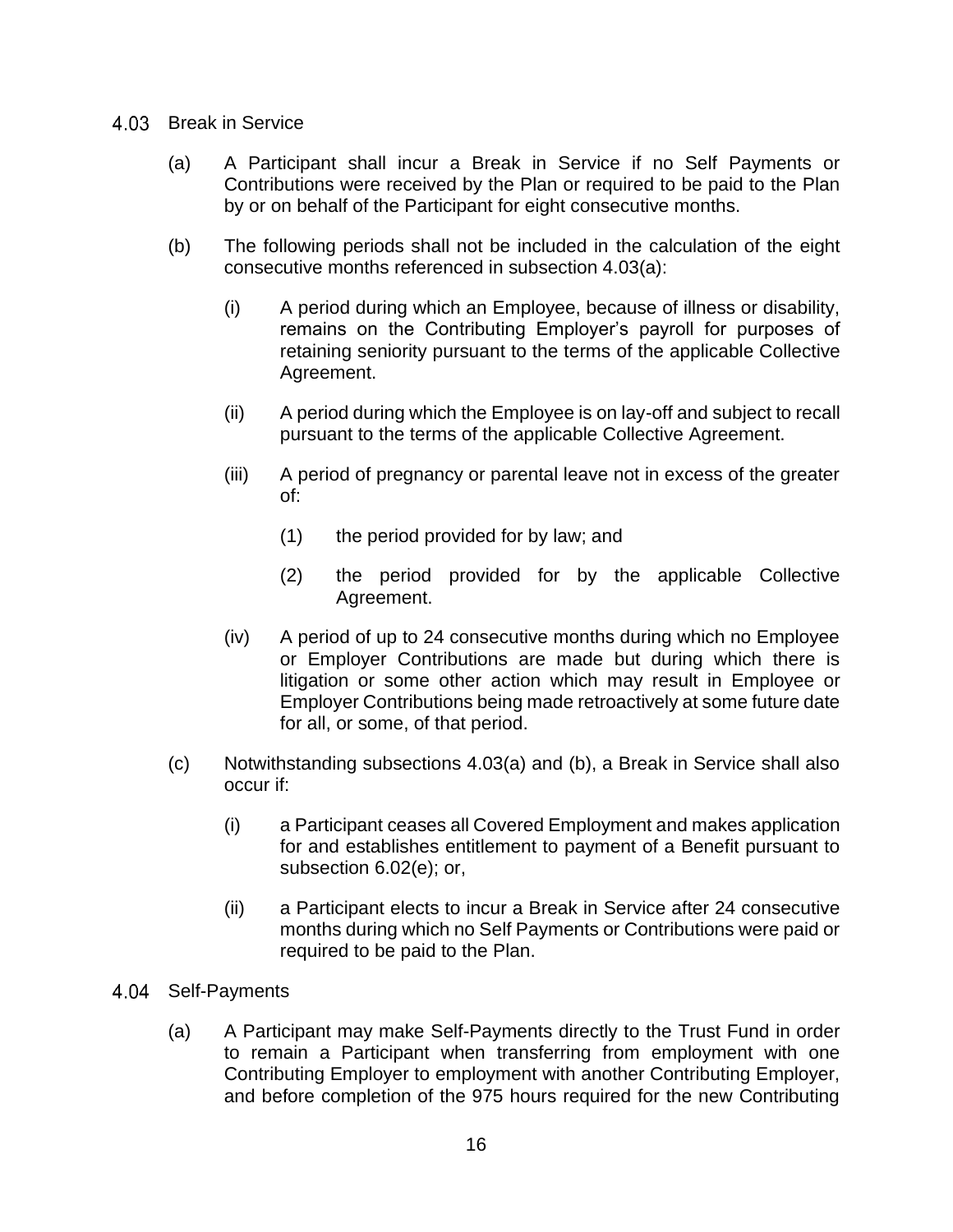Employer to begin making Contributions on the Participant's behalf. Such self-payments will be permitted if the Participant:

- (i) terminates employment with a Contributing Employer;
- (ii) is employed by another Contributing Employer before incurring a Break in Service;
- (iii) makes written application to the Trustees, in a manner prescribed by the Trustees; and
- (iv) makes payments at a rate of contribution and for a period of time prescribed by the Trustees, in accordance with the *Income Tax Act* limits*.*
- (b) A Participant may make Self-Payments directly to the Trust Fund in order to remain a Participant while the Participant is on an approved leave of absence or on lay-off and subject to recall pursuant to the terms of the applicable Collective Agreement, provided the Participant:
	- (i) makes a written application to the Trustees, in a manner prescribed by the Trustees; and
	- (ii) makes payments at a rate of contribution and within the time period prescribed by the Trustees, in accordance with the *Income Tax Act* limits.
- (c) A Participant may make written application to the Trustees for authorization to make Self-Payments directly to the Trust Fund so that Participant may remain a Participant in the Plan during a period in which the Participant is absent from the workplace due to a physical or mental impairment that prevents the Participant from performing the duties of the employment in which the Participant was engaged immediately prior to the commencement of the impairment.
	- (i) No such application shall be processed by the Trustees until after the Participant has been absent from the workplace for at least 120 consecutive days of employment due to the physical or mental impairment.
	- (ii) When making such an application, the Participant must provide documentation establishing that she is in receipt of long-term disability benefits from the employer, an insurance company, or the Canada Pension Plan, for the period in question. The Trustees shall be the sole and final judges of the sufficiency of such documentation and whether any Participant shall be permitted to make Self-Payments.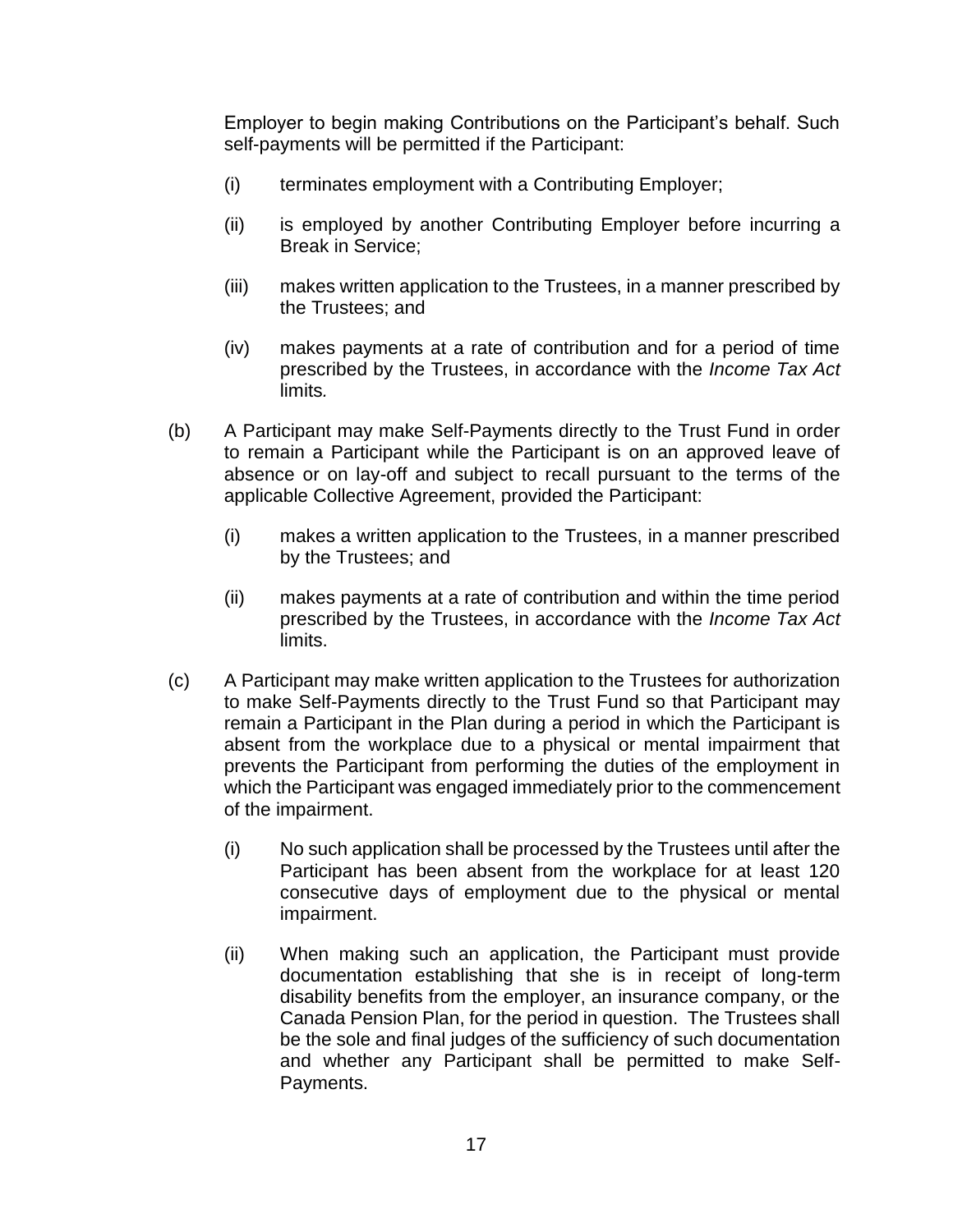- (iii) A Participant electing to make Self-Payments shall do so at a rate and within the time period prescribed by the Trustees, in accordance with the *Income Tax Act* limits.
- (iv) In no event shall the Self-Payments made by a Participant during a period of absence from the workplace due to physical or mental impairment exceed the Employee Contributions that the Participant would have made during the period of absence had the Participant continued to perform the duties of her employment at the same rate of pay as she received immediately prior to the commencement of the Participant's absence from the workplace.
- 4.05 Portability Option
	- (a) Subject to Section 5.05, all Former Participants, except those whose most recent employment with a Contributing Employer ended between October 1, 2015 and June 1, 2016 and those actively transferring their Benefits out of the Plan on June 1, 2016, who are not entitled to an immediate Pension, may become Terminated Participants by transferring their Portable Commuted Value, plus any amount payable to them pursuant to Section 3.14 multiplied by the Transfer Ratio, out of the Plan. A Terminated Participant's Portable Commuted Value shall, at the Terminated Participant's election, be transferred to:
		- (i) another registered pension plan if that other plan permits;
		- (ii) a retirement savings arrangement prescribed by the Act and registered under the *Income Tax Act*; or
		- (iii) purchase a deferred life annuity of the kind permitted by the Act.
	- (b) Former Participants, whose most recent employment with a Contributing Employer ended between October 1, 2015 and June 1, 2016 and incur a Break in Service and those actively transferring their Benefits out of the Plan on June 1, 2016, have the Portability Options described in section 4.05 of the rules and regulations of the Plan as it read on May 31, 2016.
	- (c) Notwithstanding the above, if a transfer pursuant to subsection 4.05(a) or (b) would impair the funding of the Plan, such a transfer may not be made without the consent of the Superintendent of Financial Services (Ontario).
	- (d) A termination of participation pursuant to subsection 4.05(a) shall be effective on the date that the Former Participant's election is received by the Trustees.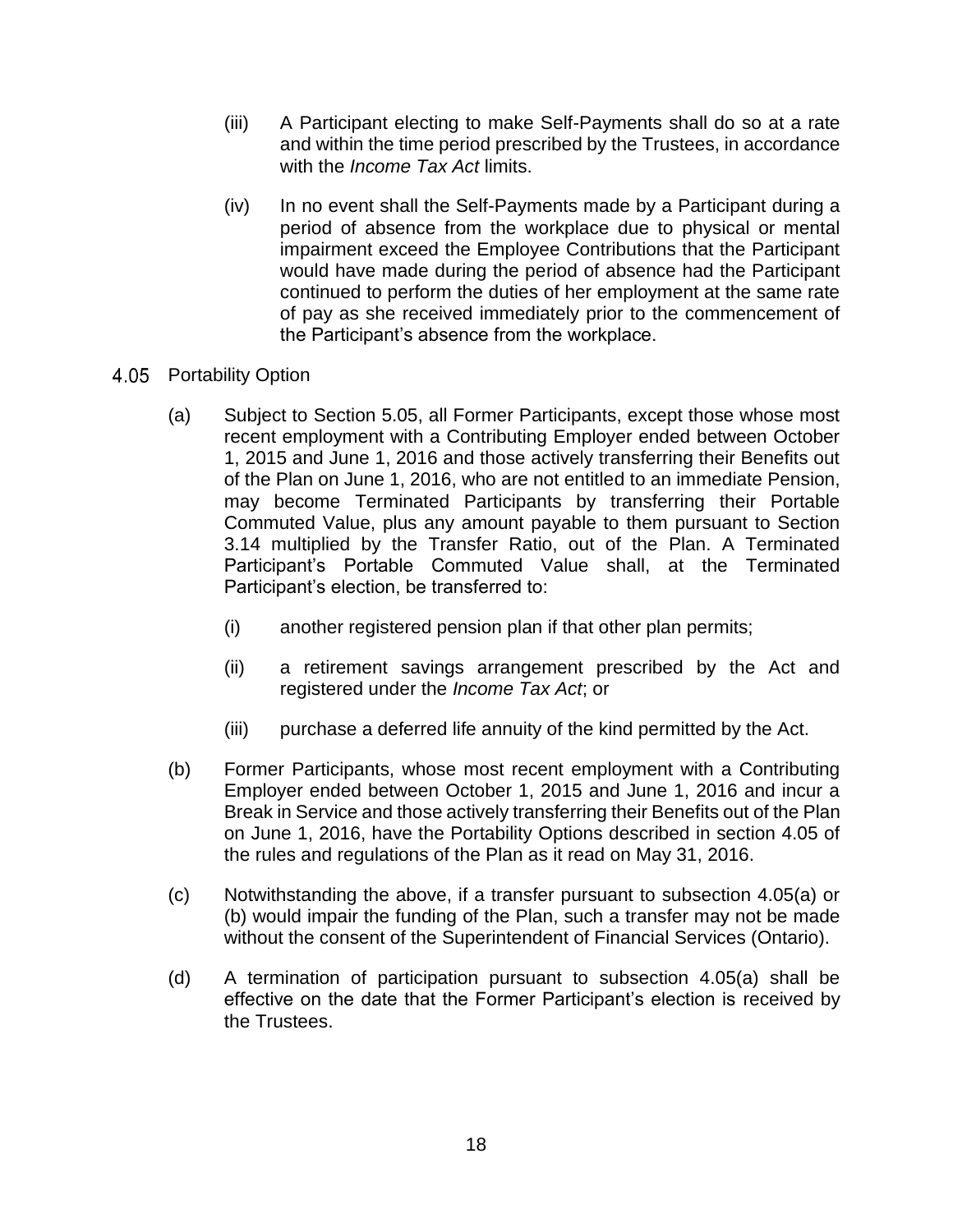### 4.06 Credit Due to Work-Related Injury

A Participant who is absent from work with an Employer due to a work-related injury for which she is receiving loss of earnings benefits from the Workplace Safety and Insurance Board, or similar work-related-injury benefits from an insurance company retained by her Employer if it is not covered by the Workplace Safety and Insurance Board, shall be credited with the Employer Contributions that would otherwise have been remitted to the Trust Fund on her behalf had she not been injured, for a maximum of 12 months. The amount of the Employer Contributions to be credited shall be based on the Participant's average weekly wage during the last four complete weeks of work prior to the date last worked and the Contribution Rate in effect on that date.

Participants shall be permitted to make Self-Payments during absences from work with an Employer due to a work-related injury for which she is receiving loss of earnings benefits from the Workplace Safety and Insurance Board, or similar work-related-injury benefits from an insurance company retained by her Employer if it is not covered by the Workplace Safety and Insurance Board. In no event shall such Self-Payments exceed the Employee Contributions that the Participant would have made during the period of absence had she continued to perform the duties of her employment at the same rate of pay as that received immediately prior to her absence from the workplace.

# **ARTICLE 5 - APPLICATIONS, BENEFIT PAYMENTS, AND RETIREMENT**

# 5.01 Applications

Application for a Pension must be made in writing in the form and manner prescribed by the Trustees.

5.02 Information and Proof

Every Participant, Former Participant, Pensioner, Spouse or Beneficiary shall furnish, upon the request of the Trustees, any information or proof required for the administration of the Plan, or for the determination of any matter that the Trustees may have before them. Failure to furnish such information or proof promptly and in good faith shall be sufficient reason for the denial of Benefits for such Participant, Former Participant, Spouse or Beneficiary, or the suspension or discontinuance of Benefits to such Pensioner. The falsity of any statement material to an application or the furnishing of fraudulent information or proof shall be sufficient reason for the denial, suspension, or discontinuance of Benefits, and in any such case the Trustees shall have the right to recover any Benefits paid in reliance thereon.

# 5.03 Action of Trustees

The Trustees shall be the sole judge of:

(a) the standard of proof required in any case,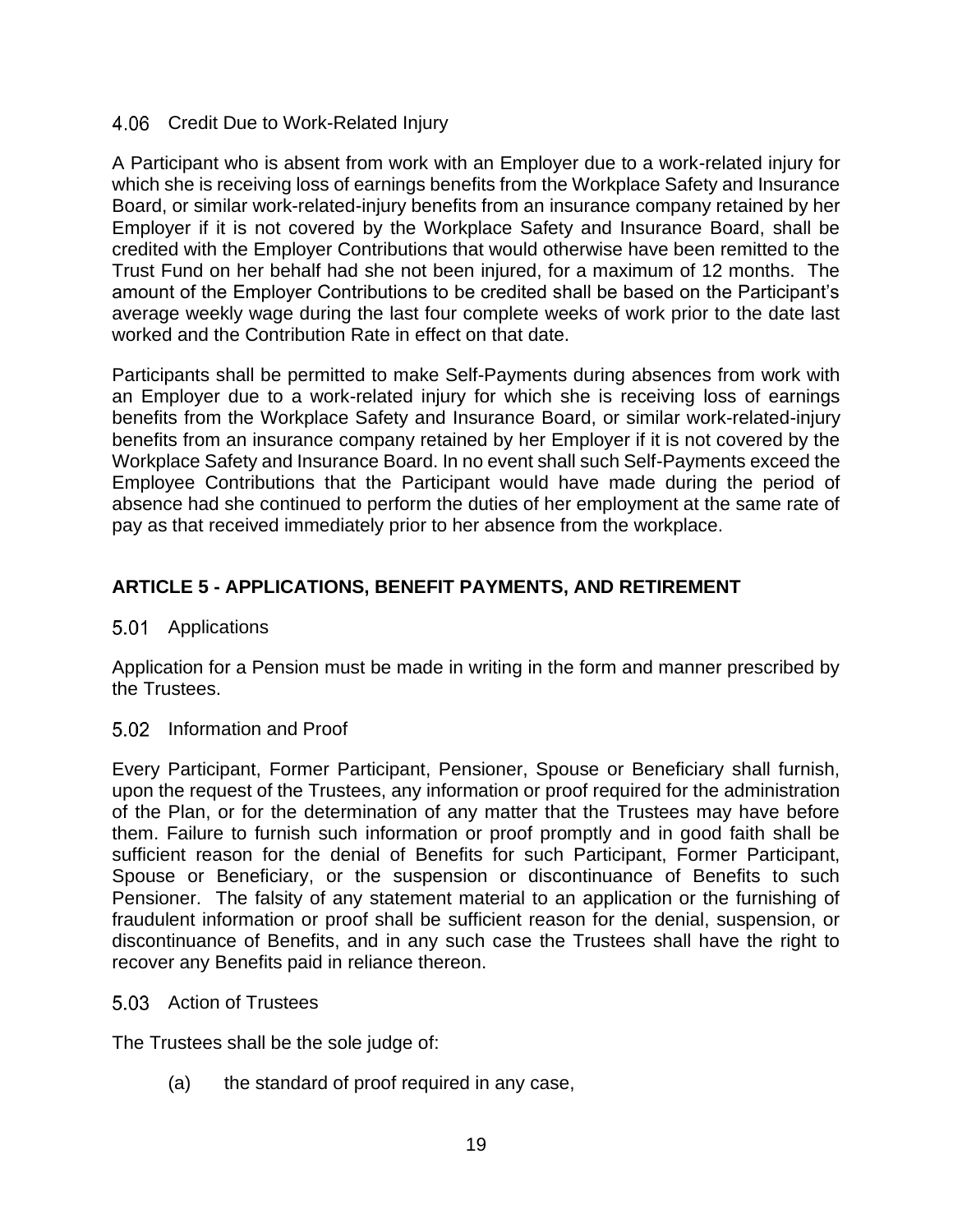- (b) the application and interpretation of this Plan,
- (c) entitlement to or amount of a Pension or Benefits; and
- (d) the crediting of Past Service and Current Service.

The decisions of the Trustees with respect to any of the foregoing shall be final and binding on all parties.

- 5.04 Benefit Payments
	- (a) A Normal Pension, or a deferred Pension that is payable on or after the Normal Retirement Date shall first be payable on the later of:
		- (i) the month following the month in which the Participant or Former Participant attains Normal Retirement Age; or
		- (ii) the month following the month in which the Participant or Former Participant last worked in Covered Employment.

Notwithstanding the foregoing, a Normal Pension or a deferred Pension that is payable on or after Normal Retirement Age shall commence no later than December 1<sup>st</sup> of the Calendar Year in which the Participant or Former Participant attains age 71.

- (b) An Early Retirement Pension, or a deferred Pension that is payable before the Normal Retirement Date, shall first be payable on the latest of:
	- (i) the month following the month in which the application is received;
	- (ii) the month following the month in which the Participant or Former Participant last worked in Covered Employment; or
	- (iii) the month for which the Participant or Former Participant has elected to begin receiving the Pension.
- (c) A Pre-Retirement Survivor Benefit shall first be payable for the month following the month of death of the Participant or Former Participant.
- (d) Payment of a Pension, which is not a Joint and Survivor Pension, shall end with the payment for the month of death of the Pensioner unless a standard form or optional form of Pension with a minimum number of payments was elected. If a standard form or an optional form of Pension with a minimum number of payments was elected pursuant to Article 6, the Commuted Value of any outstanding payments shall be paid as a lump sum to the Beneficiary or estate of the deceased Pensioner.
- 5.05 Commutation of Small Pension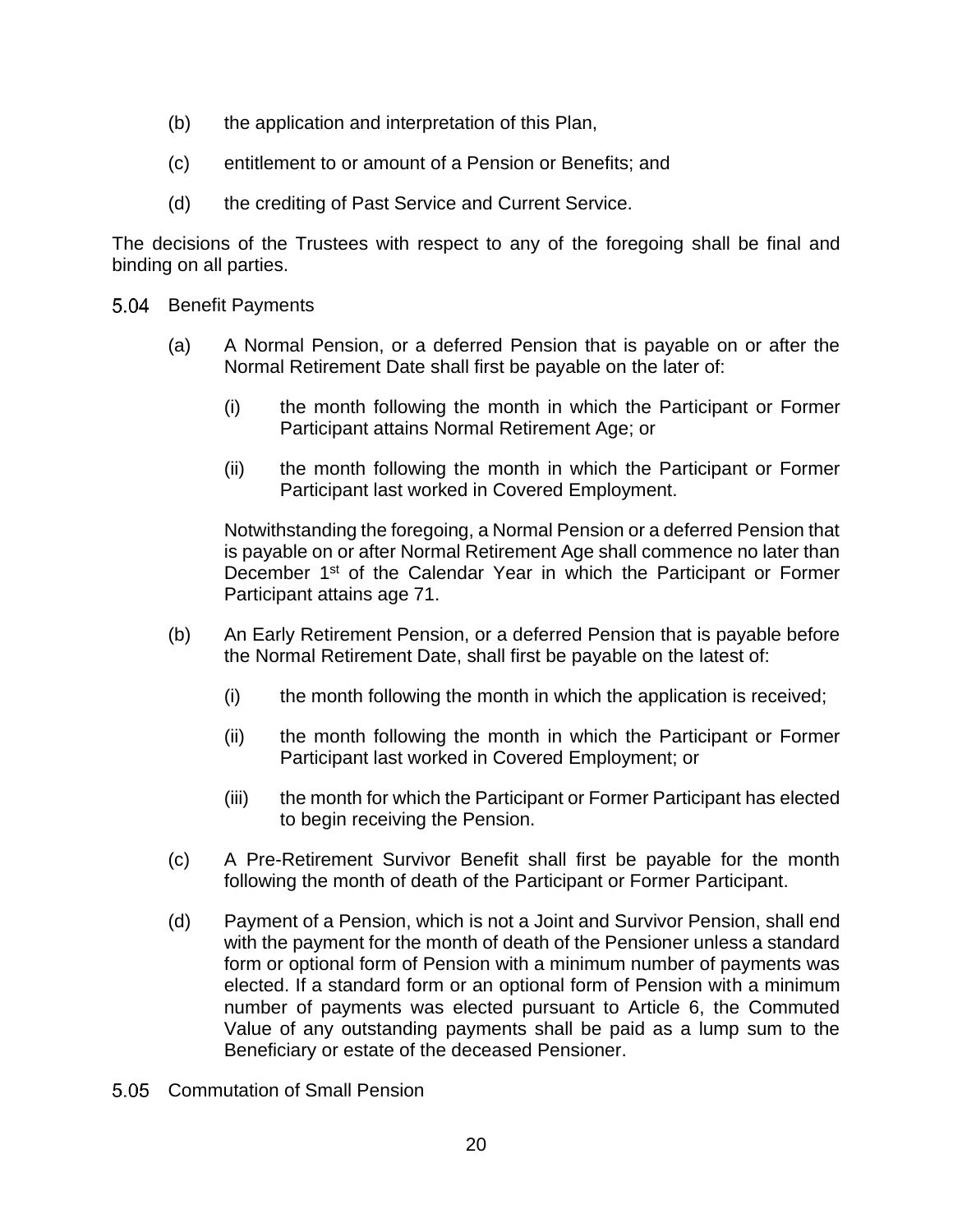If the Pension payable at Normal Retirement Age would be less than \$100 per month, the Trustees shall pay to the Participant or Former Participant the Portable Commuted Value of the Pension, plus any amount payable to her pursuant to Section 3.14 multiplied by the Transfer Ratio, as a lump sum in full settlement of any and all Benefits to which the Participant or Former Participant or is entitled.

Upon the election of the recipient, such a lump sum payment may be transferred to a registered retirement savings plan to the extent that such a transfer is permitted by the *Income Tax Act*.

- 5.06 Retirement Defined
	- (a) A Participant or Former Participant is considered to be retired:
		- (i) upon attainment of retirement age, cessation of employment in all Covered Employment and her application for a Pension; or
		- (ii) December  $1<sup>st</sup>$  of the Calendar Year in which the Participant or Former Participant attains age 71.
	- (b) A Pensioner who has not yet attained age 65 must not engage in Covered Employment. If such a Pensioner does so, the Pension of that Pensioner shall be immediately suspended:
		- (i) for the duration of such Covered Employment;
		- (ii) until the Participant attains age 65 and makes an election pursuant to subsection 5.06(c)(i) below;
		- (iii) or until December 1st of the Calendar Year in which the Participant or Former Participant attains age 71, whichever occurs first.
	- (c) If a Pensioner, who has attained age 65, engages in Covered Employment, such Pensioner must immediately elect to:
		- (i) continue to receive her Pension and accrue no further Benefits in the Plan; or
		- (ii) direct the Trustees to immediately suspend her Pension for the duration of such employment, or until December 1st of the Calendar Year in which she attains age 71, whichever occurs first, and thus resume accruing Benefits in the Plan.

If such a Pensioner fails to immediately make an election, her Pension shall be suspended for: the duration of such employment; until such an election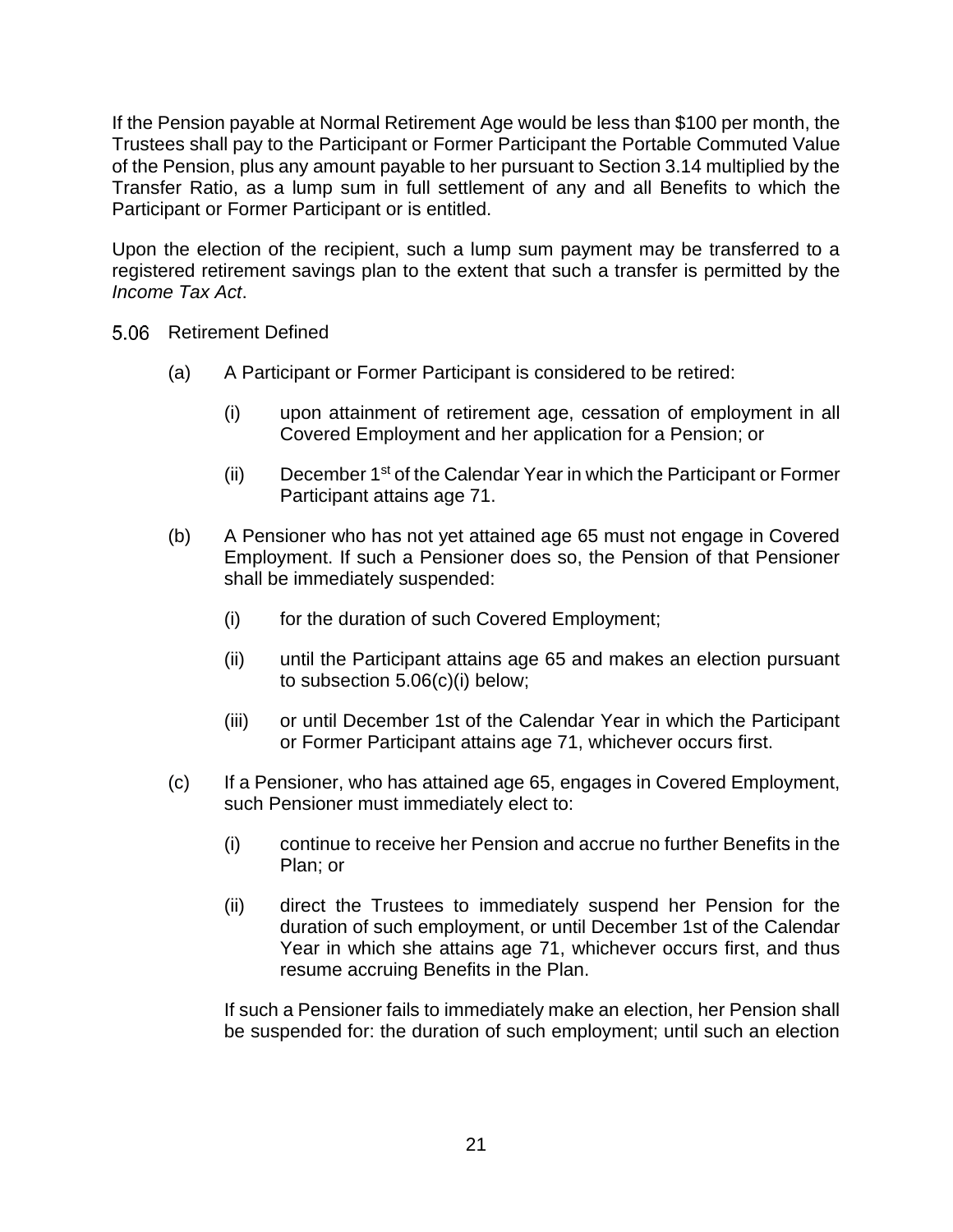is made; or until December  $1<sup>st</sup>$  of the Calendar Year in which she attains age 71, whichever occurs first.

- (d) No Employee or Participant shall accrue additional Benefits based on employment with a Contributing Employer after December 1st of the Calendar Year in which the Employee or Participant attains age 71.
- (e) The Plan will not accept Contributions or Self payments, by or on behalf of a Pensioner receiving a Pension, or Contributions or Self Payments, which relate to hours worked by an Employee or Participant after December 1st of the Calendar Year in which that Employee or Participant attained age 71.
- $5.07$ Benefit Payments Following Suspension
	- (a) A Pensioner who returns to Covered Employment for an insufficient period of time to accumulate at least \$100 of additional Contributions shall not be entitled to a higher Pension on subsequent termination of employment.
	- (b) A Pensioner who returns to Covered Employment and accumulates at least \$100 of additional Contributions shall, upon subsequent retirement, be entitled to a re-computation of her Pension. This re-computation shall be based on all additional Contributions, the Pensioner's attained age upon resumption of the Pension, and the reduction of the Pensioner's age by the number of months for which a Pension was previously received.
- 5.08 Designation of Beneficiary
	- (a) A Participant, Former Participant or Pensioner may designate a Beneficiary, or Beneficiaries, to receive Benefits pursuant to sections 3.09, 6.01 and 6.02. The Participant, Former Participant or Pensioner may also designate a successor Beneficiary in the event that the Beneficiary predeceases the Participant, the Former Participant or the Pensioner.
	- (b) A Participant, Former Participant or Pensioner shall have the right to change or revoke the Beneficiary designation, but no change or revocation shall be effective or binding upon the Trustees unless notice of the change is received by the Trustees in writing prior to the time any payments are made to the Beneficiary whose designation is on file with the Trustees.
- 5.09 Incompetence or Incapacity of a Pensioner, Spouse or Beneficiary

In the event that it is determined under the provisions of applicable legislation that a Pensioner, surviving Spouse or Beneficiary is unable to care for her affairs because of mental or physical incapacity, the Trustees may pay the Benefits due such Pensioner, surviving Spouse or Beneficiary to the respective legal guardian, committee, or legal representative of that Pensioner, surviving Spouse or Beneficiary. Payment by the Trustees to such legal guardian, committee or legal representative shall operate to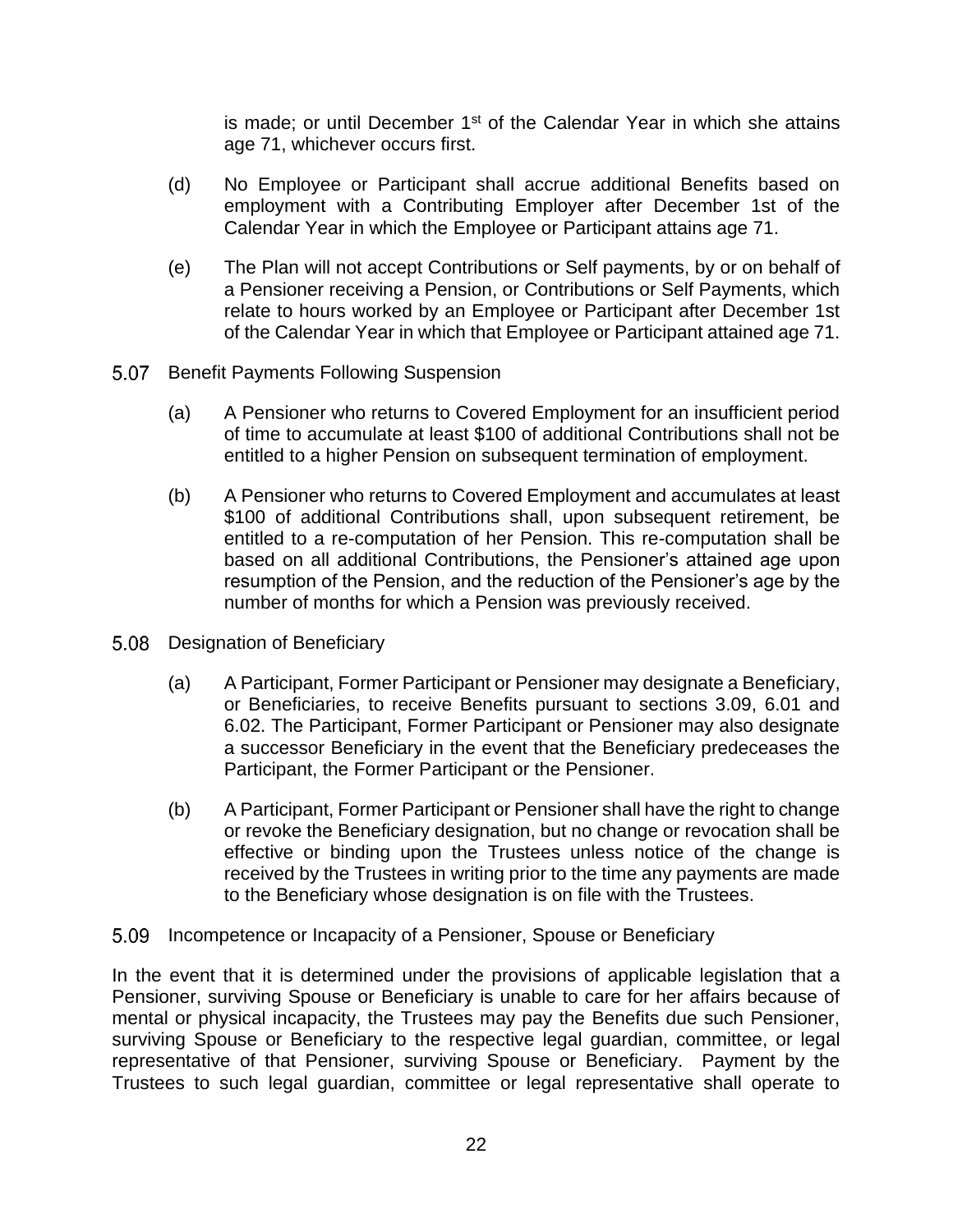discharge the Trustees from any liability to such Pensioner, surviving Spouse or Beneficiary or to anyone representing their interests.

5.10 Non-Assignment of Benefits

No Employee, Participant, Former Participant, Pensioner or Spouse shall have the right to assign, charge, alienate, transfer, sell, hypothecate, mortgage, give as security, encumber, pledge, commute, surrender, or anticipate any Benefits, Pension payments or portions thereon and any such act or similar transaction shall be void and of no effect, and any such arrangements shall not be binding on the Trustees.

Notwithstanding the foregoing, the following shall not be considered as violation of the provisions of this Section:

- (a) assignment pursuant to a decree, order or judgement of a competent tribunal or a written agreement in settlement of rights arising as a consequence of the breakdown of a spousal relationship or other conjugal relationship between a person and the person's spouse or former spouse;
- (b) assignment by the legal representative of a deceased person for the distribution of the person's estate; and
- (c) reduction of Benefits to avoid the revocation of registration of the Plan under the *Income Tax Act*.

# 5.11 Division of Benefits Upon Termination of a Spousal Relationship

If a Participant, Former Participant or Pensioner obtains a divorce, annulment or separation, the allocation of her Benefits or their Commuted Value, and the method of payment, shall be subject to the restrictions imposed by the Act and the *Family Law Act* (Ontario). The Plan shall charge the maximum amount permitted by the Act to effect such an allocation.

In no case may the actuarial present value of the Benefits paid to the Participant, Former Participant, or Pensioner and her former Spouse be greater than what would have been payable had the spousal relationship not terminated.

# **ARTICLE 6 - STANDARD AND OPTIONAL FORMS OF PAYMENT**

- 6.01 Standard Form
	- (a) For a Participant or a Former Participant Who Does Not Have a Spouse

For a Participant or a Former Participant who does not have a Spouse, the standard form of payment for a Pension shall be an equal monthly amount for life with a minimum of 60 payments.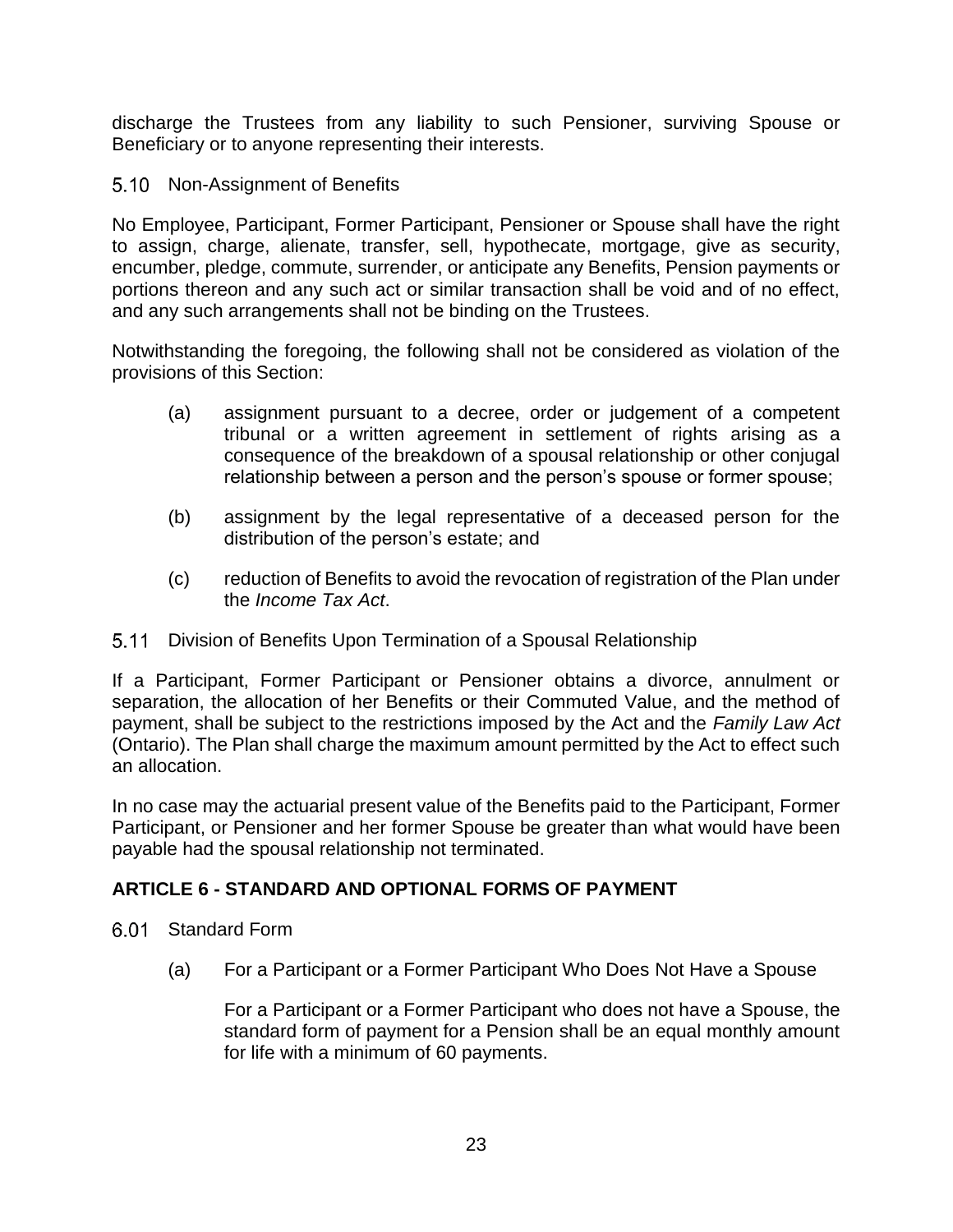If a Pensioner who is receiving a Pension dies after the effective date of the Pension, but before receiving 60 monthly payments, the Commuted Value of the outstanding payments shall be paid to the Beneficiary. If no Beneficiary has been named, or the last named Beneficiary has predeceased the Pensioner, the Commuted Value of the outstanding payments shall be paid to the estate of the Pensioner.

In lieu of the minimum 60 Payments, a Participant entitled to a Pension may elect one of the optional forms of Pension set out below subject to the conditions therein.

(b) For a Participant or a Former Participant Who has a Spouse - Joint and Survivor Pension

For a Participant or a Former Participant who has a Spouse, the standard form of Pension shall be a Joint and Survivor Pension in which the monthly amount of the Pension is reduced from the full amount otherwise payable so that 60% of the reduced monthly Pension will continue to be paid after the Pensioner's death for the lifetime of the Pensioner's Spouse. The reduction of the Pension shall be determined by the Trustees on the advice of the Actuary so that the expected cost of the Joint and Survivor Pension is the actuarial equivalent of a single life Pension with a minimum of 60 payments. This form of Pension may be waived if the Participant or Former Participant files with the Trustees a written waiver, in the form approved by the Superintendent of Financial Services (Ontario), that is signed by the Participant or Former Participant and the Spouse of the Participant or Former Participant. Such Waiver must be filed with the Trustees during the 12-month period immediately preceding the first payment of the Pension.

Payment of the 60% Joint and Survivor Pension shall be subject to the following conditions;

- (i) The 60% Joint and Survivor Pension is payable for the lifetime of the Pensioner and the surviving Spouse and does not terminate on the remarriage of the surviving Spouse.
- (ii) The Trustees shall be entitled to rely on the written representation provided by the Participant or Former Participant with her application for a Pension as to whether or not the Participant or the Former Participant has a Spouse. This reliance shall include the right to deny Benefits to a person claiming to be the Spouse of a Participant or Former Participant in contradiction to the written representation on file.
- (iii) If the Spouse dies prior to the first month for which a Pension is payable to the Pensioner, the Joint and Survivor Benefit will not be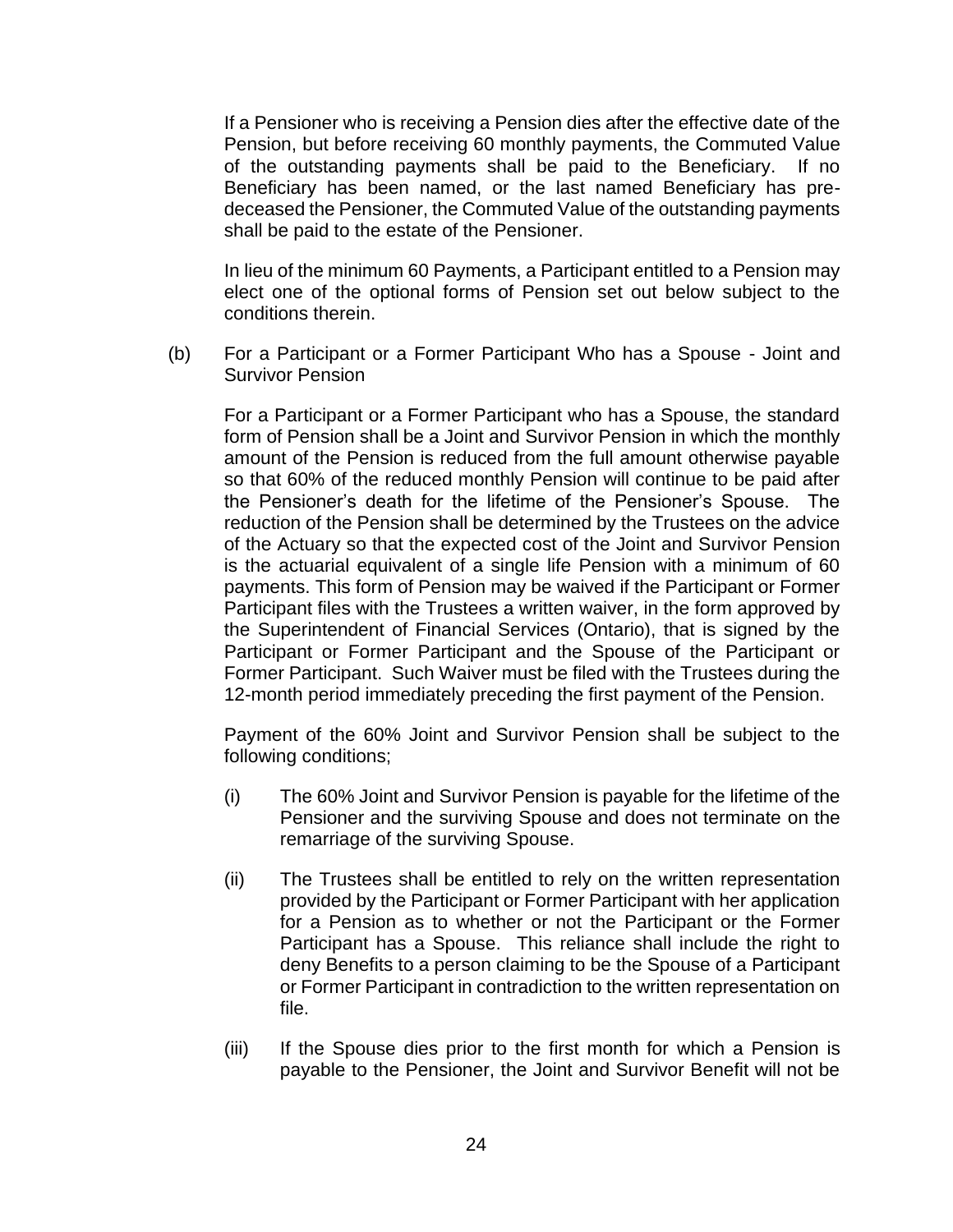operative and the Pensioner will be treated as if she did not have a Spouse.

- (iv) Once the Pension becomes payable, the monthly amount shall not be increased upon the subsequent breakdown of the spousal relationship or should the Pensioner's Spouse predecease the Pensioner.
- (v) If the Participant or Former Participant is not living on the first day of the first month for which a Pension is payable, the Joint and Survivor Pension shall not be operative and Pre-Retirement Survivor Benefit or the Pre-Retirement Death Benefit, whichever is applicable, shall then apply.
- 6.02 Optional Forms of Pension
	- (a) A Participant or Former Participant may elect to receive an optional form of Pension in lieu of the standard form provided that:
		- (i) the standard form of Pension is not mandatory for the Participant or Former Participant under the terms of the Plan or the Act; and
		- (ii) the Participant or Former Participant has elected the optional form prior to the first payment of Pension to the Participant or Former Participant.
	- (b) The amount of Pension under each optional form of payment shall be adjusted from the amount payable under the standard form in accordance with formulas adopted by the Trustees to ensure the equivalence of the expected actuarial cost of each option and the standard form.
	- (c) The optional forms of payment are:
		- (i) **Life Only Pension**: a Pension payable for the Pensioner's lifetime.
		- (ii) **Life Pension with 10 Years Certain**: a Pension payable for the Pensioner's lifetime with a minimum of 120 payments. If a Pensioner who is receiving a Life Pension with 10 Years Certain Pension dies after the effective date of the Pension, but before receiving 120 monthly payments, the Commuted Value of the outstanding payments shall be paid to her Beneficiary. If no Beneficiary has been named, or the last named Beneficiary has pre-deceased the Pensioner, the Commuted Value of the outstanding payments shall be paid to the estate of the Pensioner.
		- (iii) **Life Pension with 15 Years Certain**: a Pension payable for the Pensioner's lifetime with a minimum of 180 payments. If a Pensioner who is receiving a Life Pension with 15 Years Certain Pension dies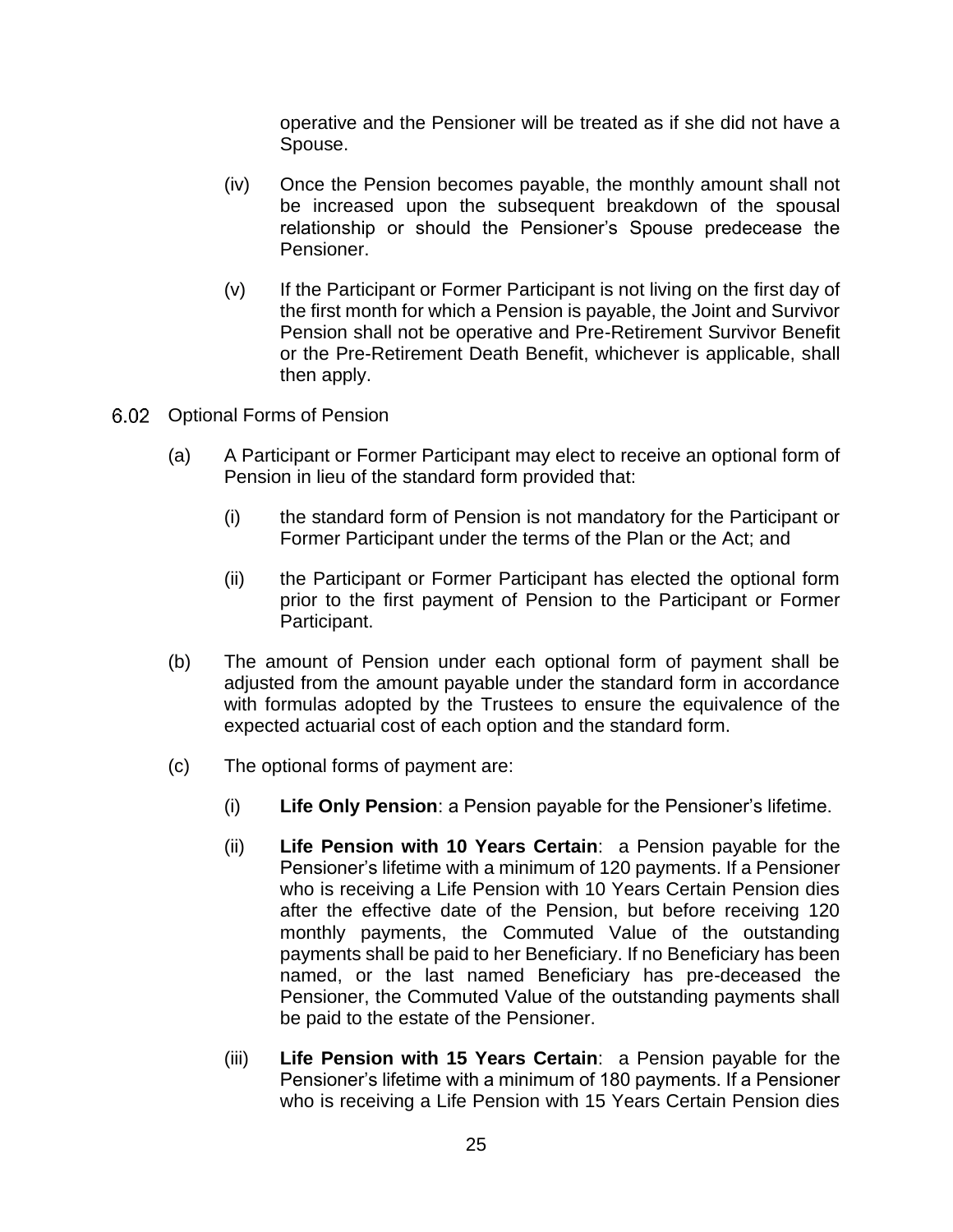after the effective date of the Pension, but before receiving 180 monthly payments, the Commuted Value of the outstanding payments shall be paid to her Beneficiary. If no Beneficiary has been named, or the last named Beneficiary has pre-deceased the Pensioner, the Commuted Value of the outstanding payments shall be paid to the estate of the Pensioner.

- (iv) **Joint and Survivor Pension**: a Pension payable for the Pensioner's lifetime, with the provision that after the Pensioner's death, 50%, 75%, or 100%, as elected by the Pensioner, shall be payable to and during the lifetime of the Spouse, if such Spouse is surviving at the date of the Pensioner's death.
- (d) Conditions of Election
	- (i) Election of a Life Only Pension, a Life Pension with a minimum number of monthly payments, or a 50% Joint and Survivor Pension shall be subject to the following conditions:
		- (1) For a Participant or Former Participant who has a Spouse, receipt of a Life Only Pension, a Life Pension with a minimum number of monthly payments or a 50% Joint and Survivor Pension is only available if the Participant or Former Participant provides the Trustees with a written waiver in accordance with the requirements of subsection 6.01(b).
		- (2) The election must be made in writing on a form prescribed by the Trustees and filed with the Trustees prior to the first payment of the Pension.
		- (3) Once an optional form of Pension begins to be paid, it may not be revoked.
		- (4) Election of any of these options is in lieu of the 60 minimum monthly payments provided for in Section 6.01(a).
	- (ii) If the Spouse dies before the Joint and Survivor Pension becomes effective, the election will be void and the Participant or Former Participant will be treated as if no such election had been made. However, if the Spouse dies after the Joint and Survivor Pension becomes effective, the election shall remain in effect and the Pensioner shall continue to receive payments in the amount provided for by the Joint and Survivor Pension.
- (e) Amount of Pension Payable to Disabled Person

If a Participant, Former Participant or Pensioner has a mental or physical disability that is certified by a medical practitioner to likely shorten her life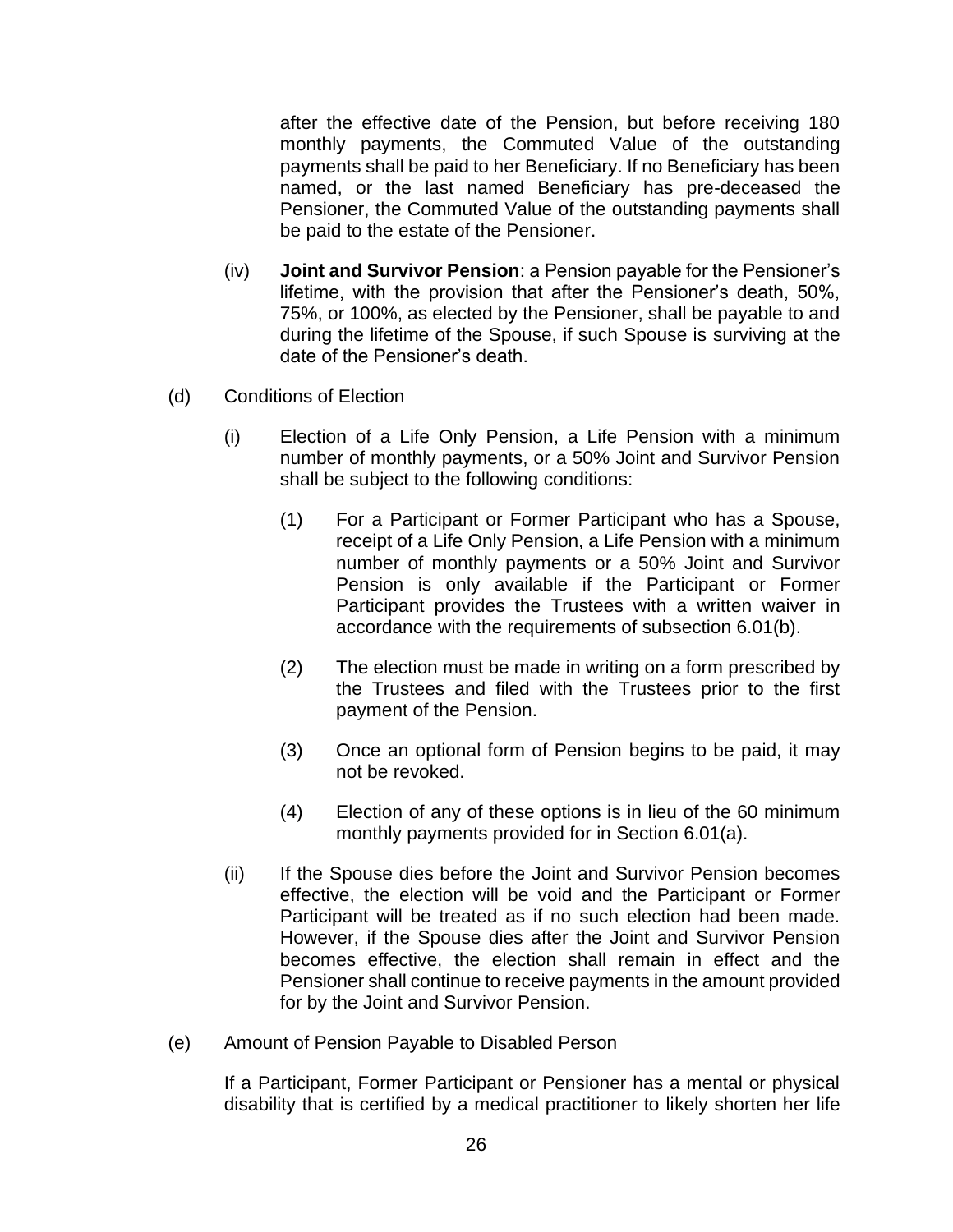expectancy to less than two years, that Participant, Former Participant or Pensioner may elect to receive the Commuted Value of her Benefits as a lump sum.

A Participant or Former Participant who has a Spouse, or a Pensioner who had a Spouse on the effective date of the Pension, may only make such an election if the Trustees have received statements from the Participant, Former Participant or Pensioner and the Spouse, which includes all the information required by the Act, including, but not limited to a statement from the Spouse that the Spouse is aware of the Plan's spousal entitlement and waives those entitlements. This statement must be signed by the Spouse no more than 60 days prior to its receipt by the Trustees.

# **ARTICLE 7 - AMENDMENT, TERMINATION AND GENERAL PROVISIONS**

#### 7.01 Amendments

The Trustees may amend or modify this Plan at any time in accordance with the Trust Agreement including, but not necessarily limited to, changes in Benefit amounts, types of Benefits and conditions of eligibility. No amendment or modification may enable any of the assets of the Trust Fund to be returned or paid to a Contributing Employer, a Union or a Local Union.

Notwithstanding the amount of Benefits payable under the terms of the Plan, if the assets of the Plan and expected Contributions are, in the estimation of the Actuary, insufficient to pay the level of Benefits provided for by the Plan, the Trustees may reduce the Benefits payable, provided such reduction is applied equitably, and provided such reduction is no greater than that required to reduce Benefits to a level which can be supported by the assets and Contributions.

Furthermore, the Trustees may amend this Plan to reduce the Benefits accrued by a person to the extent that such reduction is required to avoid the revocation of the registration of the Plan under the *Income Tax Act*.

In the event that there is a windup deficiency upon the full wind up of the Plan, the Trustees shall amend this Plan to reduce the Benefits accrued by affected Participants, Former Participants and Pensioners to the extent that such reduction is required to eliminate the windup deficiency.

#### 7.02 Non-Reversion

It is expressly understood that in no event shall any of the corpus or assets of the Trust Fund revert to the Contributing Employers or be subject to any claims of any kind or nature by any Contributing Employers, except for the return of erroneous Contributions where, in the opinion of the Trustees, there is no prejudice to the Trust Fund and an application for refund is made within 12 months of the remittance of the erroneous Contributions, or the return of Employer Contributions is required to avoid revocation of registration of the Plan under the *Income Tax Act.*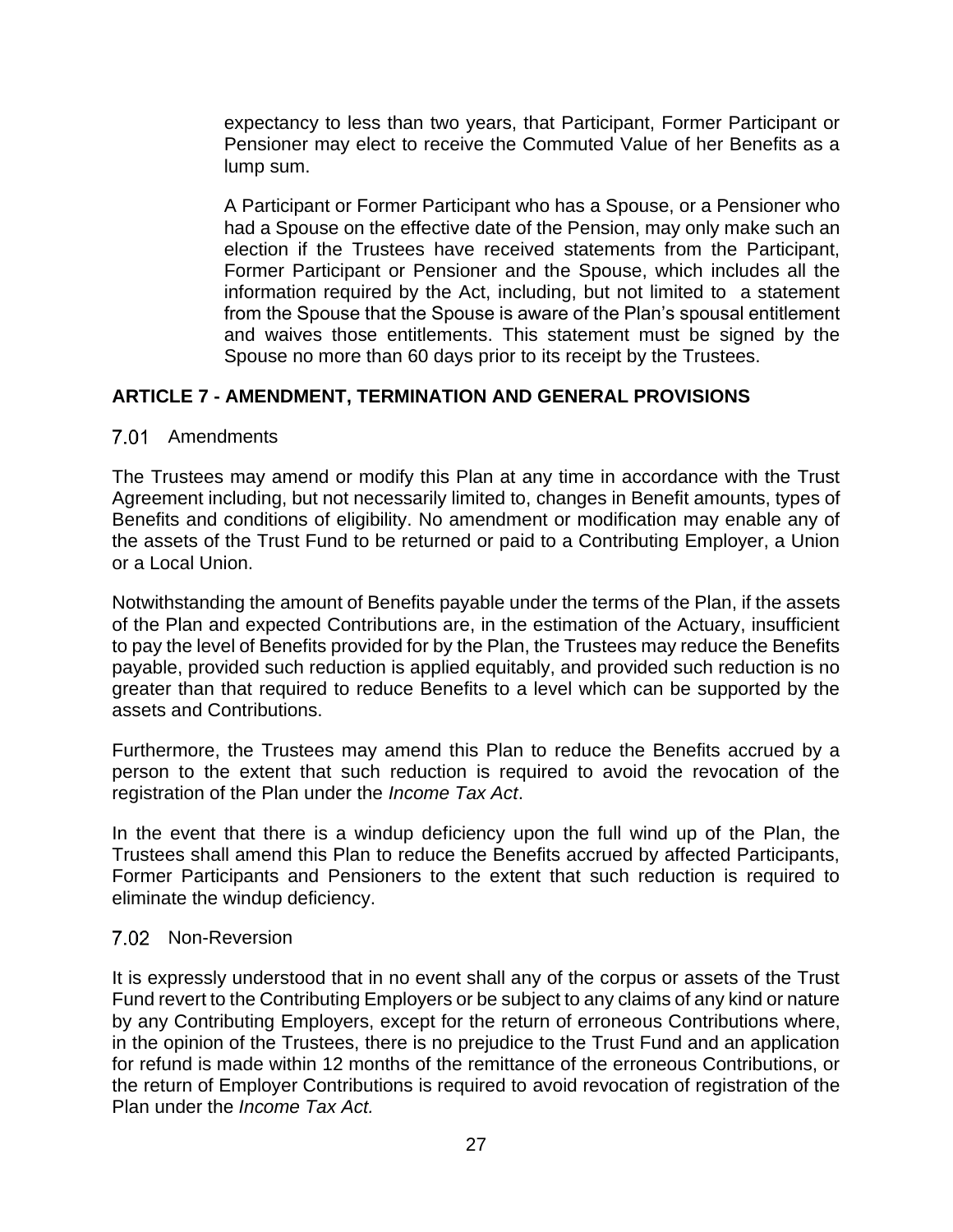### 7.03 Limitation of Liability

This Plan has been adopted on the basis of actuarial calculations which established that the Contributions will, if continued, be sufficient to maintain the Plan on a permanent basis. However, it is recognized that the Benefits provided by the Plan can be paid only to the extent that the Plan has sufficient resources to pay those Benefits.

No Contributing Employer or Employee has any liability, directly or indirectly, to provide the Benefits established by this Plan beyond the obligation of to make Contributions pursuant to the applicable Collective Agreement or Participation Agreement. In the event that at any time the Trust Fund does not have sufficient assets to permit continued payments under this Plan, nothing contained in the Plan or the Trust Agreement shall be construed as obligating a Contributing Employer or an Employee to make Contributions other than the Contributions for which a Contributing Employer or Employee is required to make pursuant to a Collective Agreement, or other documents or agreements. There shall be no liability upon the Trustees individually or collectively, or upon a Contributing Employer, or a Union or Local Union to provide the Benefits established by this Plan if the Trust Fund does not have sufficient assets to pay such Benefits.

## 7.04 Termination of Obligation to Contribute

If a Union or Local Union and a Contributing Employer should enter into a Collective Agreement requiring Contributions, and then fail to renew such agreement, the Trustees have the authority to take such action as is necessary to maintain the financial soundness of the Trust Fund.

If subsequent to the conclusion of a Collective Agreement between a Contributing Employer and the Union or a Local Union, the Contributing Employer and the Union or Local Union enter into an agreement which does not require the continuation of Contributions, the Trustees shall have the right to terminate or reduce any Benefits payable to Employees and former Employees of the Contributing Employer if the total amount received from the Contributing Employer and its current and former Employees is less than the Commuted Value of the Benefits paid to former Employees and owing to Employees and former Employees of that Contributing Employer. In addition, the Trustees have the right to adjust the Benefits of any such current and former Employees to maintain a financially sound relationship between the Contributions received on their behalf and the Benefits they have accrued.

7.05 Plan Termination or Wind-up.

- (a) Notwithstanding anything contained herein, the Trustees may wind-up or terminate the Plan in accordance with the Trust Agreement, the Act and any other applicable legislation, or modify or amend any or all of these provisions for any reason at any time.
- (b) If, upon the winding-up of the Plan, in whole or in part, there are not sufficient assets in the Trust Fund to pay all such Benefits, Benefits shall be reduced *pro rata*, or as otherwise determined by the Trustees in an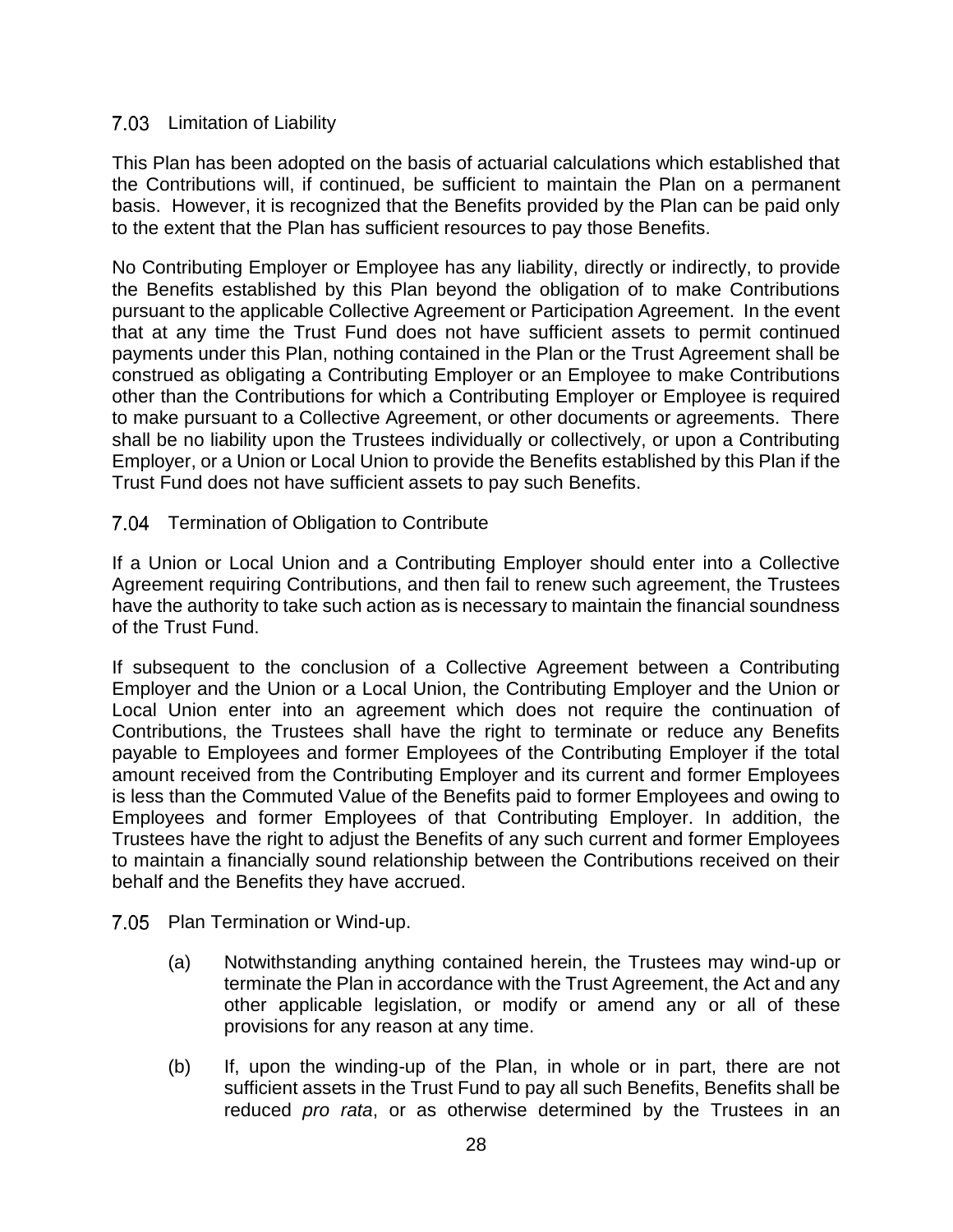equitable manner, so that there is no liability on the Union or any Contributing Employer to contribute to the Plan any amount which is in excess of the amounts required of a Contributing Employer by an applicable Collective Agreement.

- (c) As of the date of wind-up, the Trustees shall:
	- (i) provide for payment from the Trust Fund of any and all obligations of the Plan, including the provision of Pensions and other Benefits to Participants, Former Participants, Pensioners and estates accrued up to the date of termination in an equitable manner determined by the Trustees in accordance with Act and all expenses incurred up to the date of wind-up and all expenses incidental to such termination including those incurred after the date of wind-up;
	- (ii) arrange for a final audit and report of their transactions and accounts, for the purpose of termination of their Plan, the Trust Fund and their Trusteeship; and
	- (iii) give any notice and prepare and file any reports which may be required by the Act or other applicable legislation.

7.01 Administrative Interpretation

The Trustees may, at their sole discretion, adopt such administrative interpretations of this Plan as they consider necessary to carry out the intent and purpose of the Plan, and provide for its prudent administration.

7.02 Application of Amendments

Unless specifically provided for in the amendment, no amendment to this Plan will be deemed to grant new or improved Benefits or rights nor reduce the Benefits accrued by a person who has ceased to be a Participant or has become a Pensioner prior to the effective date of the amendment.

# **ARTICLE 8 - TERMINATION OF EMPLOYER PARTICIPATION**

 $8.01$ Cause of Termination

The participation of a Contributing Employer shall terminate:

- (a) when the Contributing Employer is no longer obligated by a Collective Agreement or other documents or agreements to make Contributions on the basis required by the Trustees; or
- (b) when the Contributing Employer fails to pay an amount due the Trust Fund, and termination is deemed appropriate by the Trustees; or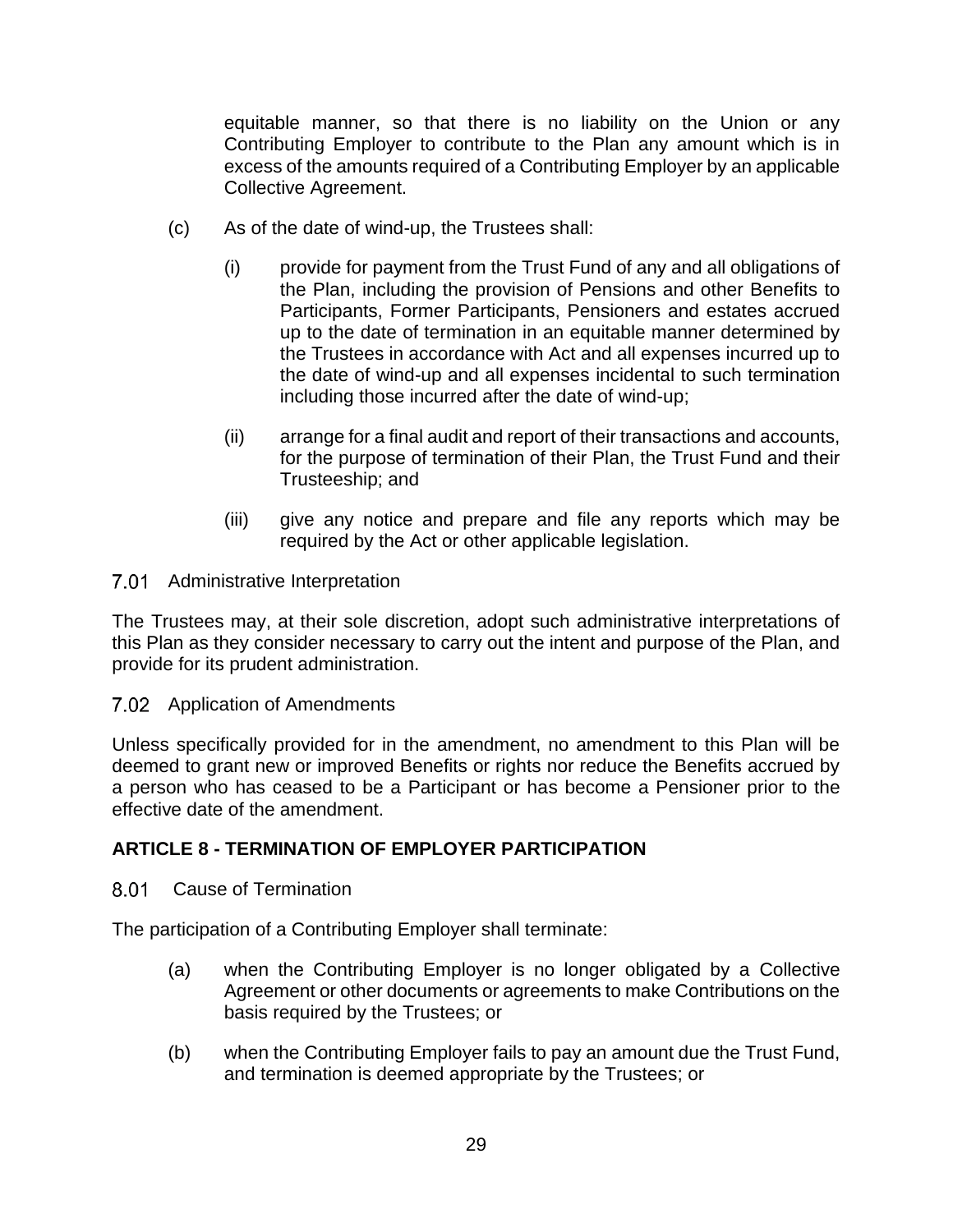(c) when the Contributing Employer fails to comply with administrative procedures adopted by the Trustees, and termination is deemed appropriate by the Trustees.

## 8.02 Short-Term Contributing Employers

If the participation of a Contributing Employer terminates within 180 months of its Contribution Date, the Trustees shall apply the amount attributable to Contributions from the former Contributing Employer and Participants, Former Participants and Pensioners, currently or formerly employed by the Contributing Employer, less Benefits already paid to such Former Participants and Pensioners, together with interest credited at the rate of the net investment return of the Plan during the period of the former Contributing Employer's participation, to the provision of Benefits accrued by such Participants, Former Participants and Pensioners in respect of their Covered Employment with that former Contributing Employer. Subject to the requirements of the Act, if such amount is less than the Commuted Value of the Benefits accrued by such Participants, Former Participants and Pensioners while performing Covered Employment for the former Contributing Employer, the Trustees may reduce the Benefits of Participants, Former Participants and Pensioners, who were employed at any time by the former Contributing Employer, in such manner as the Trustees consider necessary to preserve an actuarially equivalent relationship between the liability for Benefits accrued by such Participants, Former Participants and Pensioners and the Contributions received on their behalf.

The above paragraph shall not apply should multiple affiliated Contributing Employers, or a Union representing Participants employed by multiple Contributing Employers, elect to terminate the participation of Participants employed by multiple Contributing Employers for any reason. Unless the Trustees determine otherwise, in such circumstances all affected Participants, including those entitled to an immediate Pension, may transfer their Portable Commuted Value, plus any amount payable to them pursuant to Section 3.14 multiplied by the Transfer Ratio, out of the Plan. Subject to Section 5.05, a Terminated Participant's Portable Commuted Value shall, at the Terminated Participant's election, be transferred to:

- (i) another registered pension plan if that other plan permits; or
- (ii) a retirement savings arrangement prescribed by the Act and registered under the *Income Tax Act*; or
- (iii) to an insurance company to purchase a life annuity of the kind permitted by the Act.

# **ARTICLE 9 - PROVISIONS FOR INDIVIDUALS SUBJECT TO NON-ONTARIO LAW**

Individuals Subject to the Non-Ontario Law 9.01

These Rules and Regulations have been written to comply with the provisions of the Act. For individuals subject to the pension law of a province other than Ontario, the applicable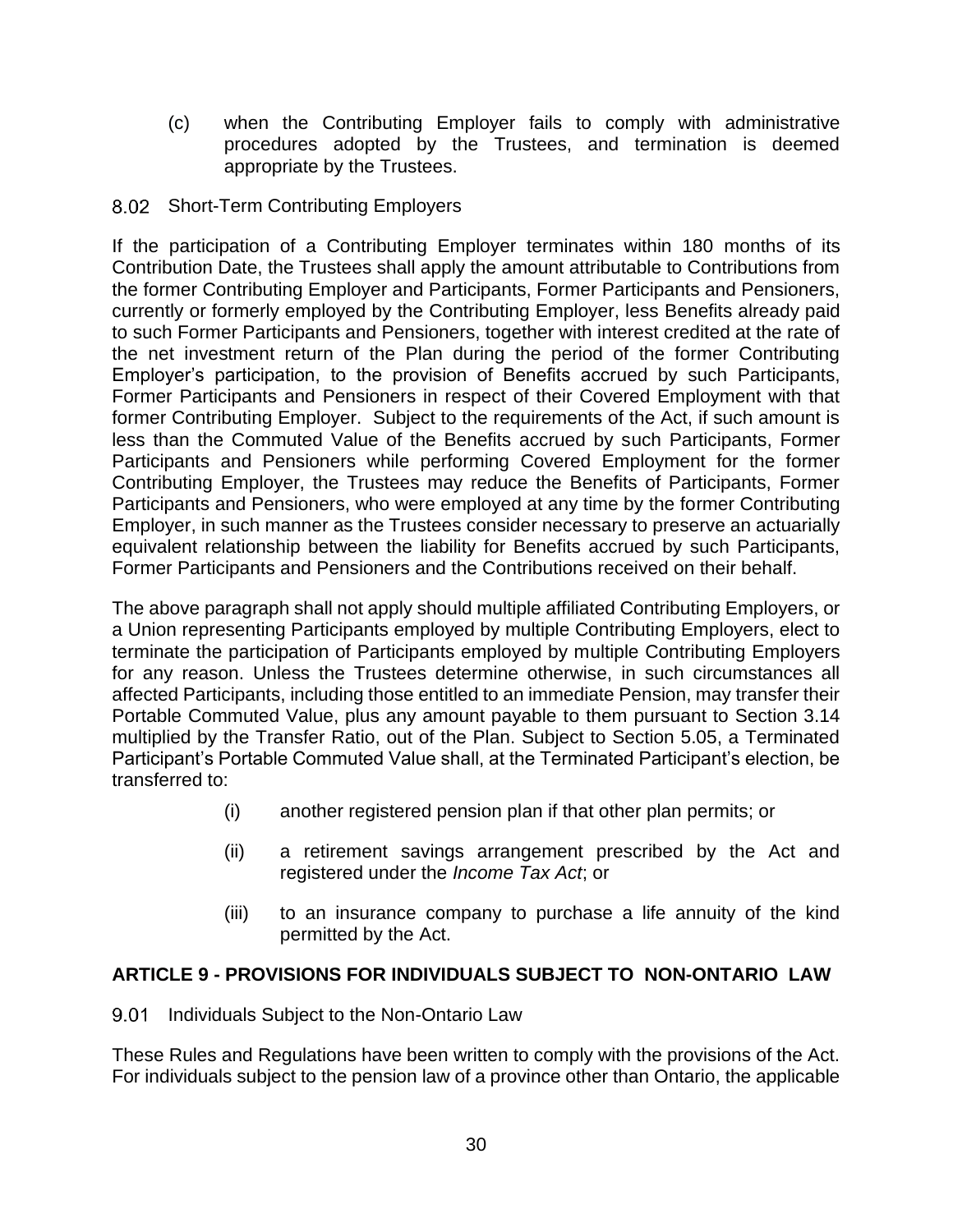pension law of that other province shall apply, but only to the extent that the law of such province is contrary to these Rules and Regulations.

9.02 Individuals Subject to the Pension Law of Alberta

Without limiting the generality of Section 9.01, and notwithstanding the provisions of Articles 1 to 8 of these Rules and Regulations, the following provisions shall apply for individuals subject to the pension law of Alberta, and the provisions of Articles 1 to 8 shall be considered to be amended with respect to such individuals.

# **1. Additional Definitions**

The following additional definitions shall apply in regard to individuals subject to the pension law of Alberta.

**"Going Concern Commuted Value"** means the actuarial present value of benefits that a Former Participant is or may become entitled to receive determined in accordance with the actuarial assumptions used in the most recently filed actuarial valuation report to determine the going concern liabilities of the Plan using the method recommended by the Actuary and approved by the Trustees.

**"Going Concern Funded Ratio"** means the ratio of the Plan's going concern assets to its going concern liabilities as determined by the Actuary to a maximum of 1.

**"Portable Going Concern Commuted Value"** means the Going Concern Commuted Value of a Former Participant's Benefits, including any amounts payable under Section 3.14, multiplied by the Going Concern Funded Ratio.

# **2. Section 1.03 Beneficiary**

For individuals subject to the pension law of Alberta, Section 1.03 shall read as follows:

# **Section 1.03 – Beneficiary**

**"Beneficiary"** when used in reference to a Participant or Former Participant subject to the pension law of Alberta means an individual designated pursuant to subsection 71(2) of the *Wills and Succession Act* (Alberta) to receive a Benefit from the Plan upon the death of the Participant or Former Participant.

**3. Section 1.28** Portable Commuted Value shall have no application to individuals subject to the pension law of Alberta.

# **4. Section 1.31 - Definition of Spouse**

For individuals subject to the pension law of Alberta, Section 1.31 shall read as follows:

# **Section 1.31 – Spouse**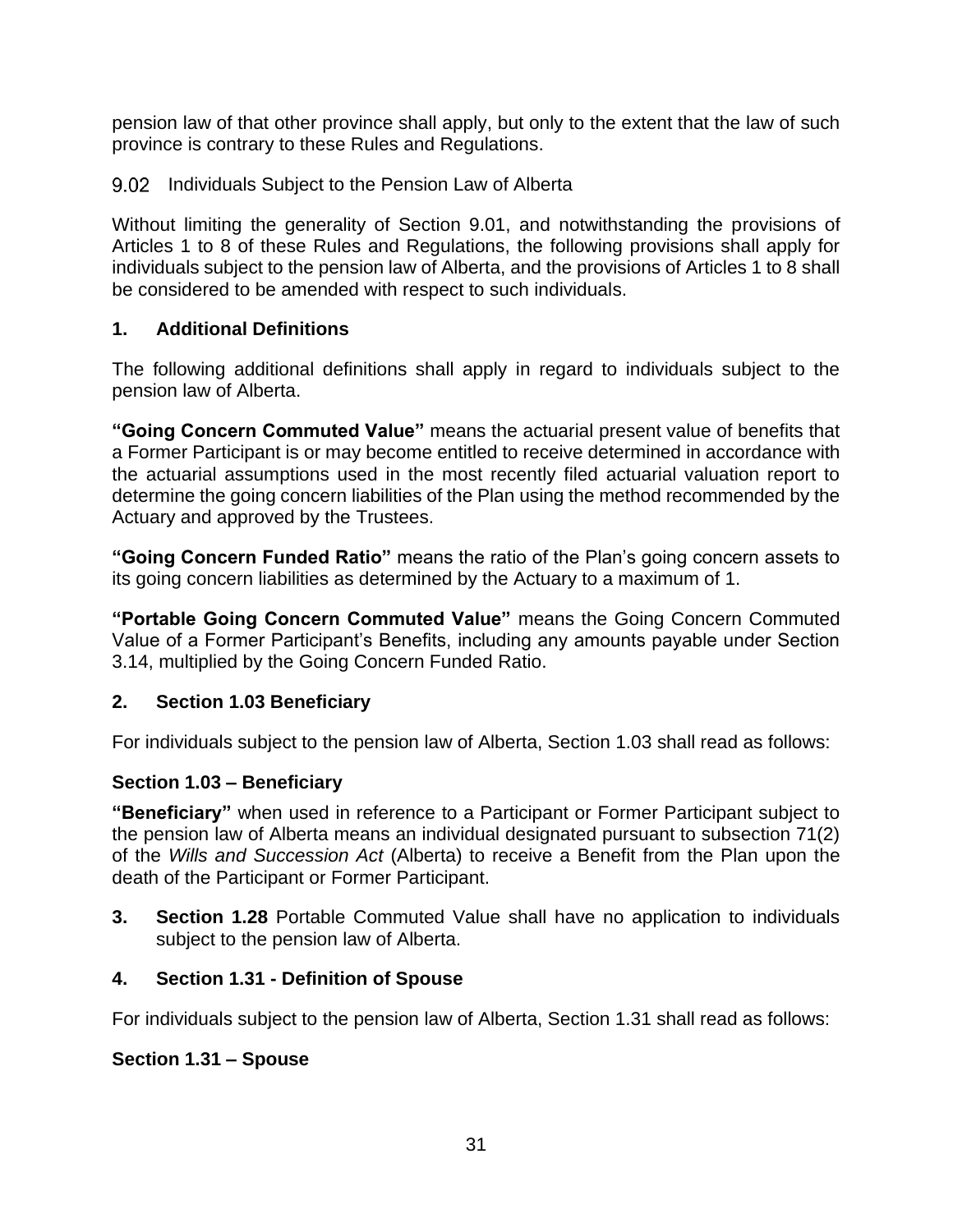**"Spouse"** when used in reference to an individual subject to the pension law of Alberta means:

- (b) a person who, at the relevant time, was married to the Participant or Former Participant and had not been living separate and apart from the Participant or Former Participant for a continuous period longer than three years; or
- $(c)$  if there is no person to whom (a) above applies, a person who, immediately preceding the relevant time, had lived with the Participant or Former Participant in a conjugal relationship for a continuous period of at least three years, or of some permanence if there is a child of the relationship by birth or adoption.

For the purposes of Section 3.09, "Spouse" shall mean a person who meets the above definition and who, on the date of death of the Participant or Former Participant, is not living separate and apart from the Participant or Former Participant.

For the purposes of Section 6.01, "Spouse" shall mean a person who meets the above definition and who is not living separate and apart from the Participant or Former Participant on the date that payment of the first installment of the Pension is due.

# **5. Section 2.06 - Participant**

For individuals subject to the pension law of Alberta, Section 2.06 shall read as follows:

# **Section 2.06 – Participant**

An Employee subject to the pension law of Alberta shall become a Participant on the first day of the month following the earlier of: the Employee's completion of 975 hours of employment with a Contributing Employer, or such lesser number of hours of employment as may be specified in the applicable Collective Agreement; or the Employee having earned from Covered Employment with one or more Contributing Employers not less than at 35% of the YMPE in each of two consecutive Calendar Years.

# **6. Subsection 3.07(b) – Pre-Retirement Survivor Benefit – Eligibility**

For individuals subject to the pension law of Alberta, subsection 3.07(b) shall read as follows:

3.07(b) The right of the Spouse of a Participant or Former Participant to the Pre-Retirement Survivor Benefit may be waived by providing a waiver, in the form prescribed by the *Employment Pension Plans Act* (Alberta), to the Trustees before or after the Participant's or Former Participant's death but before the payment of any Benefits. If such a waiver is filed with the Trustees, and not revoked, the Participant or Former Participant shall be considered not to have a Spouse for purposes of the Pre-Retirement Survivor Benefit and the Preretirement Death Benefit provisions shall apply. Furthermore, if the Participant or Former Participant has designated or designates that Spouse as her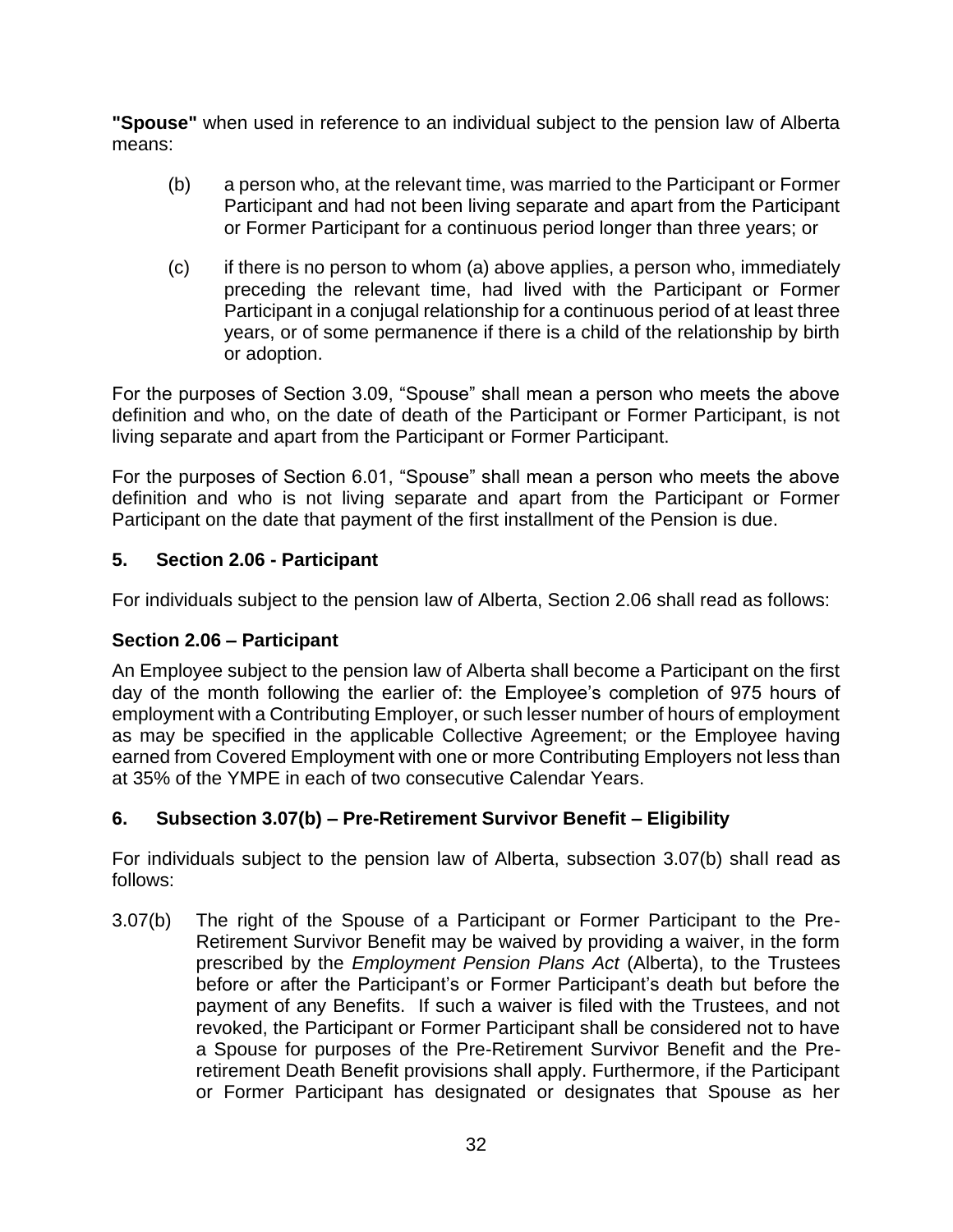Beneficiary, then the wavier also applies with respect to any Benefits that the Spouse would otherwise have received as Beneficiary.

# **7. Subsection 3.08(c) - Pre-Retirement Survivor Benefit - Amount**

Subsection 3.08(c) has no application to the surviving Spouse of a deceased Participant or deceased Former Participant subject to the pension law of Alberta.

# **8. Break in Service**

The following subsection 4.03(d) shall apply to individual subject to the pension law of Alberta.

4.03(d) In addition to the circumstances described in subsections 4.03(a) and (c), a Participant shall incur a Break in Service at the end of any period of two consecutive Calendar Years in which the Participant does not complete a total of 350 hours of Covered Employment with one or more Contributing Employers for which Contributions were required to be remitted to the Plan on her behalf.

# **9. Subsection 4.05(a) – Portability Option**

For individuals subject to the pension law of Alberta, subsection 4.05(a) shall read as follows:

# **Section 4.05 – Portability Option**

- (a) Subject to Section 5.05, a Participant subject to the pension law of Alberta who becomes a Former Participant and is not eligible to receive an immediate Pension, or the surviving Spouse of a deceased Participant or deceased Former Participant may elect to transfer the Portable Going Concern Commuted Value of her accrued Benefits to:
	- (i) the pension fund of another registered plan provided that the eventual payment from that other plan will be in a form permitted by the *Employment Pension Plans Act* (Alberta), and the regulations thereunder; or
	- (ii) a locked-in retirement account under the conditions prescribed by the *Employment Pension Plans Act* (Alberta), and the regulations thereunder.

# **10. Section 4.06 - Credit Due to Work Related Injury**

The provisions of Section 4.06 are modified with respect to a Participant subject to the pension law of Alberta by deleting the words "Workplace Safety and Insurance Board of Ontario" wherever they appear and replacing them with the words "Workers' Compensation Board - Alberta".

# **11. Section 5.05 – Commutation of a Small Pension**

For individuals subject to the pension law of Alberta, Section 5.05 shall read as follows: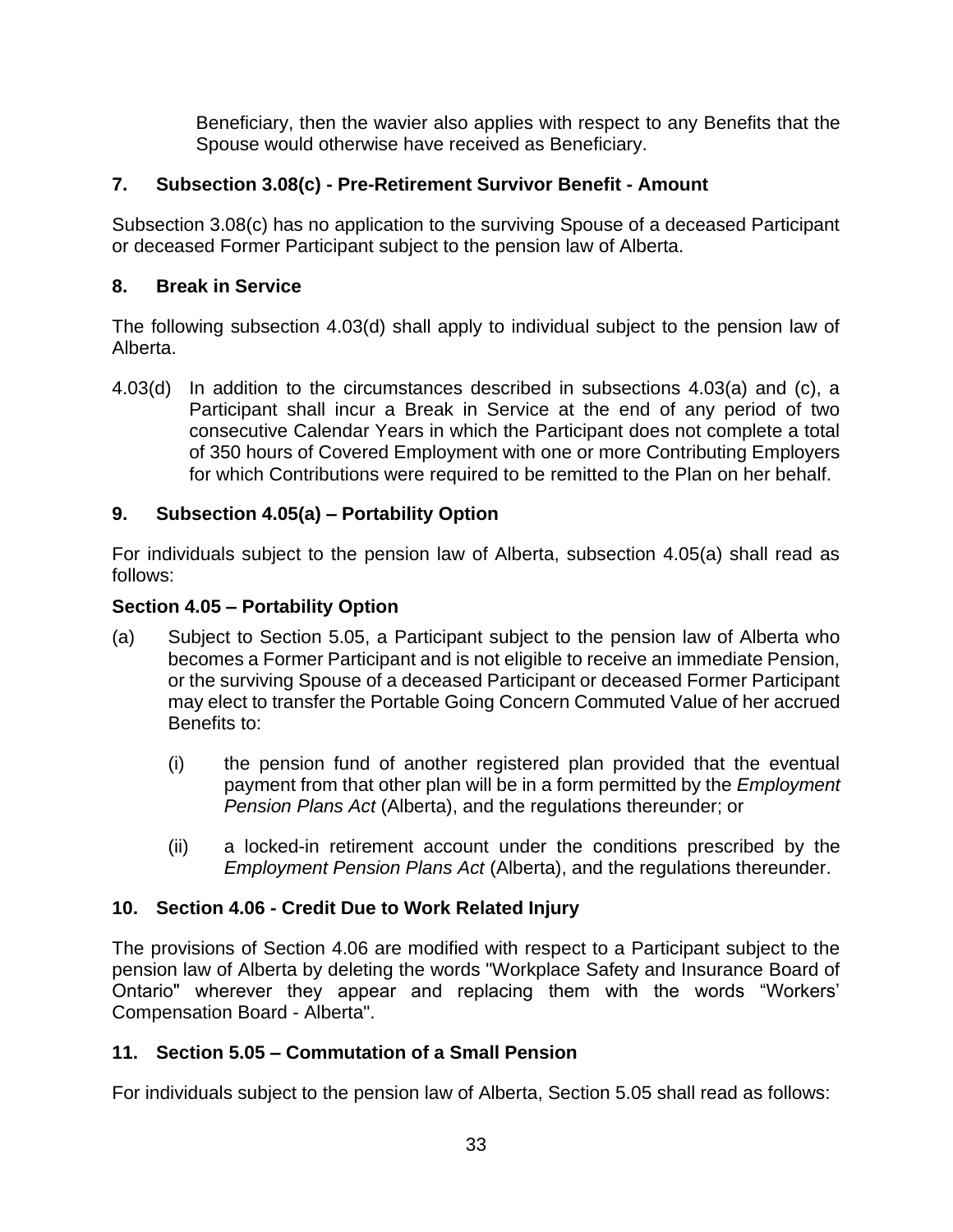# **Section 5.05 – Commutation of a Small Pension**

If the Pension payable at Normal Retirement Age would be less than \$100 per month, the Trustees shall pay to the Participant, Former Participant, Pensioner or surviving Spouse, the Portable Going Concern Commuted Value of the Pension as a lump sum in full settlement of any and all Benefits to which the Participant, Former Participant, Pensioner or surviving Spouse is entitled.

Notwithstanding the foregoing, if the Portable Going Concern Commuted Value of the Pension payable at Normal Retirement Age is less than 20% of the YMPE for the Calendar Year in which the Participant incurs a Break in Service, retires or dies, but greater than the amount described in the paragraph immediately above, the Participant, Former Participant or surviving Spouse may elect to receive the Portable Going Concern Commuted Value of the Pension as a lump sum in full settlement of any and all Benefits to which the Participant, Former Participant or surviving Spouse is entitled.

Upon the election of the recipient, such a lump sum payment may be transferred to a registered retirement savings plan to the extent that such a transfer is permitted by the *Income Tax Act*.

## **12. Section 5.11 – Division of Benefits Upon Termination of a Spousal Relationship**

For individuals subject to the pension law of Alberta, Section 5.11 shall read as follows:

# **Section 5.11 – Division of Benefits Upon Termination of a Spousal Relationship**

If a Participant, Former Participant or Pensioner, subject to the pension law of Alberta, obtains a divorce, annulment or separation, the allocation of her Benefits or their Commuted Value, and the method of payment, shall be subject to the restrictions imposed by the *Employment Pension Plans Act* (Alberta) and the *Matrimonial Property Act*  (Alberta). The Plan shall charge the maximum amount permitted by the *Employment Pension Plans Act* (Alberta) to effect such an allocation.

In no case may the actuarial present value of the Benefits paid to the Participant, Former Participant, or Pensioner and her former Spouse be greater than what would have been payable had the spousal relationship not terminated.

#### **13. Subsection 6.01(b) - For A Participant or Former Participant who has a Spouse - Joint and Survivor Benefit Waiver**

For individuals subject to the pension law of Alberta, the second paragraph of subsection 6.01(b) shall read as follows:

For a Participant or a Former Participant who has a Spouse, the standard form of Pension shall be a Joint and Survivor Pension in which the monthly amount of the Pension is reduced from the full amount otherwise payable so that 60% of the reduced monthly Pension will continue to be paid after the Pensioner's death for the lifetime of the Pensioner's Spouse. The reduction of the Pension shall be determined by the Trustees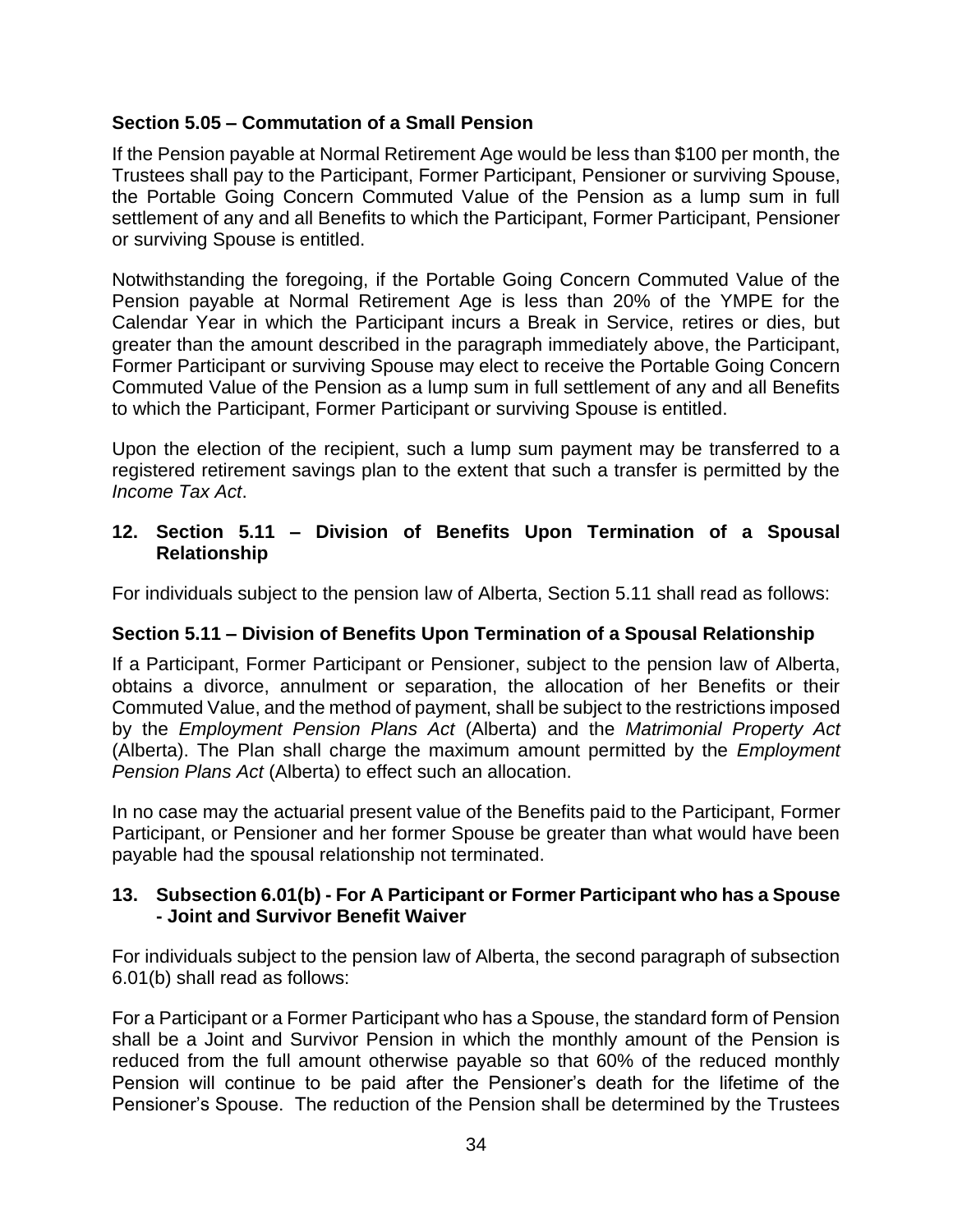on the advice of the Actuary so that the expected cost of the Joint and Survivor Pension is the actuarial equivalent of a single life Pension with a minimum of 60 payments. This form of Pension may be waived if the Participant or Former Participant files with the Trustees a written waiver in a form prescribed under the *Employment Pension Plans Act* (Alberta) and the regulations thereunder, that is signed by the Spouse of the Participant or Former Participant in the presence of a witness within 90 days of the first payment of the Pension.

# **14. Subsection 6.02(a)(i) – Optional Forms of Pension**

For individuals subject to the pension law of Alberta, subsection 6.02(a)(i) shall read as follows:

6.02(a)(i) the standard form of Pension is not mandatory for the Participant or Former Participant under the terms of the Plan or the *Employment Pension Plans Act* (Alberta); and

# **15. Subsection 6.02(e) - Amount of Pension Payable to Disabled Person**

For individuals subject to the pension law of Alberta, subsection 6.02(e) shall read as follows:

6.02(e) If a Participant or Former Participant, who is not in receipt of a Pension, has an illness or disability that is certified by a medical practitioner to be terminal or to likely shorten the Participant's or Former Participant's life considerably, that Participant or Former Participant may elect to convert all or part of her Benefits on the prescribed basis to a series of payments for a fixed period of time or to withdraw as a lump sum an amount equal to the Portable Going Concern Commuted Value of the Benefits or any lesser amount that the Participant or Former Participant may elect.

> A Participant or Former Participant who has a Spouse may only make such an election if the Trustees have received a statement from the Spouse, in the form prescribed by the *Employment Pension Plans Act* (Alberta), stating that the Spouse is aware of the Plan's spousal entitlements and waives those entitlements. This statement must have been signed by the Spouse in the presence of a witness and outside the presence of the Participant or Former Participant.

# **16. Subsection 6.02(f) Non-Residency**

The following additional subsection 6.02(f) applies to Former Participants subject to the pension law of Alberta:

6.02(f) Upon providing the Trustees with written evidence that the Canada Revenue Agency has confirmed her status as a non-resident for the purposes of the *Income Tax Act* (Canada), a Former Participant may transfer the Portable Going Concern Commuted Value of her Benefits out of the Plan as a lump sum.